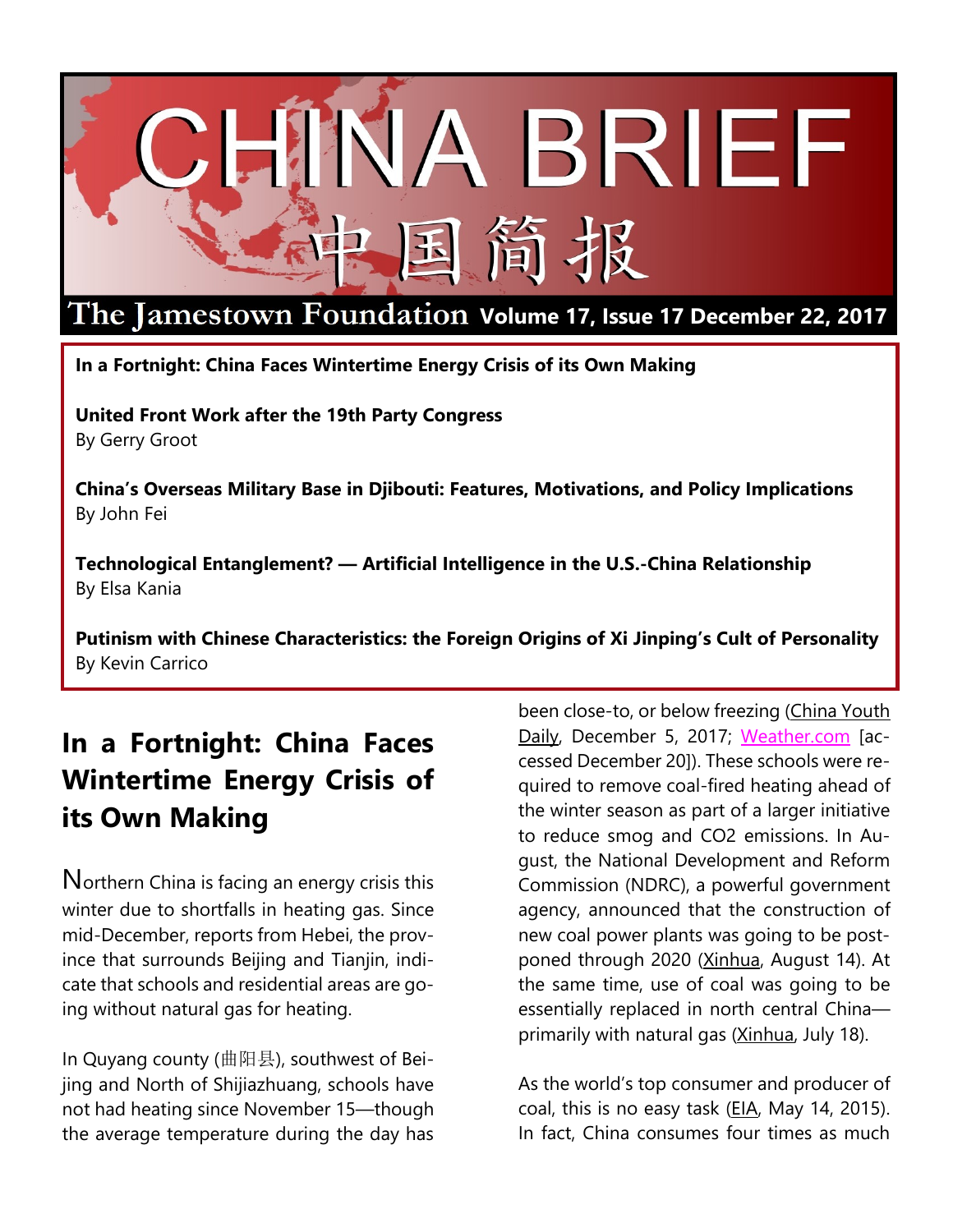coal as all of Europe (including Russia) and Central Asia combined.

By contrast, Chinese consumption of natural gas in 2016 was eight times its level in 2000, but China lags behind the U.S., which annually consumes just under four times more of this fuel. **[1]**

In November Wang Dongfeng (王东峰), Party Secretary of Hebei province demonstrated some awareness of these problems:

> "At present, we should pay high attention to ensuring residents have winter heating, while accelerating the replacement of coal with electricity or gas to protect the environment" [\(He](http://www.he.xinhuanet.com/xinwen/2017-11/01/c_1121887270.htm)bei [Daily,](http://www.he.xinhuanet.com/xinwen/2017-11/01/c_1121887270.htm) November 1).

The attempts to smoothly transition from coal to gas ("煤改气") appears to have failed and are the root cause of the current gas shortfall. While manufacturing and coal-burning power stations have periodically been turned off in Hebei and Beijing in advance of major events such as the Olympics or Communist Party Congresses, this more permanent switch is proving to be incredibly disruptive [\(Sohu,](https://m.sohu.com/n/446398347/) April 27, 2016).

Reportedly, across China, the price of liquefied natural gas (LNG) has risen by 300 percent. This is having significant downstream effects and has led to rationing [\(Caijing,](http://industry.caijing.com.cn/20171219/4380196.shtml) December 19).

The effects of the shortages are spreading. In Baoding, Hebei, the Hebei University Affiliated Hospital sent a request, on December 1, to the Hebei government asking for natural gas to run the hospital. The notice, which quickly went viral on the Chinese Internet, pleaded with the government for additional supplies due to its need to take care of 3,000 patients [\(Pengpai](http://news.sina.com.cn/o/2017-12-03/doc-ifyphtze3893493.shtml) News, December 3).

While the central government has acted to redirect natural gas from Xinjiang in the West and Guangdong in the South, the scale of the escalating crisis reveals some important problems with China's infrastructure, and barriers to ambitious environmental and building programs.

Northern China—particularly Beijing and its surrounding provinces—are some of the biggest consumers of gas in the country. According to the Beijing Municipal Development and Reform Commission, Beijing is China's largest and the world's second largest consumer of natural gas [\(Xinhua,](http://news.xinhuanet.com/fortune/2017-11/22/c_1121996775.htm) November 22). However, the shortages and accompanying spike in prices are manifestations of a larger problem: China's infrastructure to support a shift to natural gas lags behind the speed with which it is turning off coal powered plants. As a result, cities in eastern China are now lifting re-strictions on coal imports [\(Caixin,](http://companies.caixin.com/2017-12-22/101188226.html) December 22).

The Chinese government has started projects to help alleviate demand. In November, Xinhua reported that massive pipelines are being built to significantly increase the amount of natural gas flowing to Beijing [\(Xinhua,](http://news.xinhuanet.com/fortune/2017-11/22/c_1121996775.htm) November 22). Begun in July 2016, after their completion, these four "main arter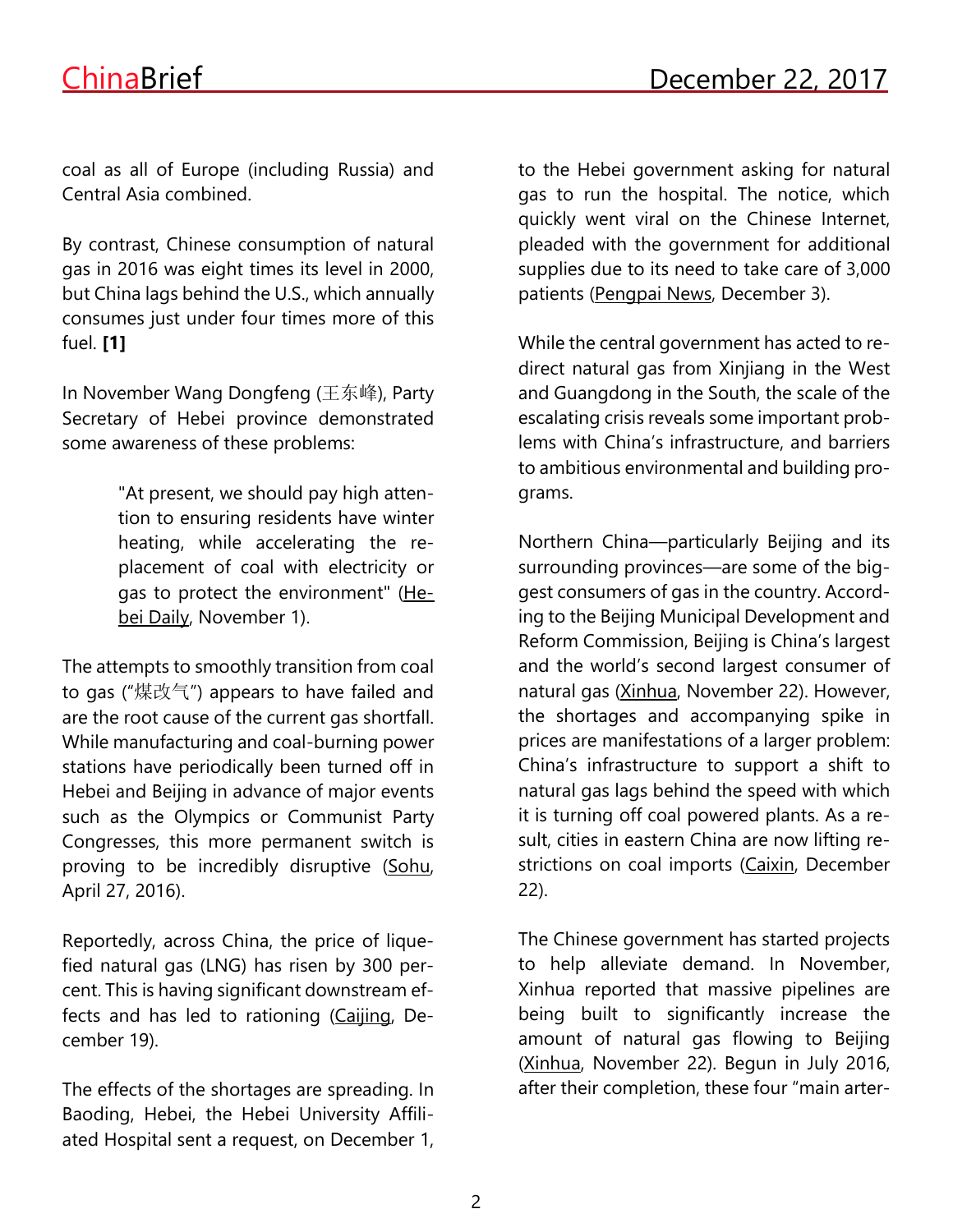ies" will transport an additional 70 million cubic meters of gas per day to meet Beijing's growing demand.

In the meantime, the Hebei provincial government has allocated 4.65 billion RMB (\$705 million) to subsidize heating costs in rural areas [\(Yicai,](https://www.yicaiglobal.com/news/hebei-gives-usd700-million-heating-aid-rural-areas-coal-phase-out) December 20). China's rural areas lag behind urban areas in education, services, and increasingly jobs. The nationwide sprint to adopt natural gas—which includes eliminating the full range of legacy coal-fired equipment from stoves to power plants—is leaving the countryside without easy replacement for heat or electrical generation capacity.

Abroad, China is investing heavily in natural gas from the Persian Gulf to Russia's Yamal Peninsula (*[China](https://jamestown.org/program/china-qatar-relations-perspective/) Brief*, July 7; [Nikkei,](https://asia.nikkei.com/Markets/Commodities/China-thinks-big-in-backing-Russian-Arctic-LNG-project) December 18). A recently opened Liquefied Natural Gas (LNG) terminal in Sabetta, Russia, for example, was only made possible through Chinese investments, and will export up to 4 billion cubic meters of natural gas per year to China.

However, acquiring supplies of natural gas from overseas is only one part of the solution to Chinese energy woes—China must first address its infrastructure problems at home. China is right to attempt to wean itself off coal. The levels of pollution from coal-reliant industries has real effects on people's lifespans and general health problems.

The Chinese Communist Party's centralized power is not a magic wand—as some foreign observers of China would like to believe. Directives from above frequently leave out considerations of circumstances at lower levels. Just as China's GDP growth targets gave rise to inflationary reporting (and ultimately harmful policies), a slew of new government priorities across the range of Belt and Road projects to environmental initiatives have similar potential to backfire.

### **Note**

1. China consumed billion cubic meters (bcm) of natural gas in 2000. By 2016 this had risen to 210 bcm. The United States by contrast consumed 778 bcm in 2016. BP Statistical Review of Petroleum 2016. [https://www.bp.com/en/global/cor](https://www.bp.com/en/global/corporate/energy-economics/statistical-review-of-world-energy.html)[porate/energy-economics/statistical](https://www.bp.com/en/global/corporate/energy-economics/statistical-review-of-world-energy.html)[review-of-world-energy.html](https://www.bp.com/en/global/corporate/energy-economics/statistical-review-of-world-energy.html) Accessed December 19, 2017.

**\*\*\***

# **United Front Work after the 19th Party Congress**

By Gerry Groot

Lost in the sea of political rhetoric and policies laid out during the Chinese Communist Party's (CCP) 19th Congress in October were references to United Front Work—an important group of policies that the CCP uses to forge consensus at home and exert influence abroad [\(Xinhua,](http://www.xinhuanet.com/english/download/Xi_Jinping) November 3). Communist Party General Secretary Xi Jinping's remarks on the United Front deserve particular attention, not only because of the forum in which they were delivered, but also because Xi is the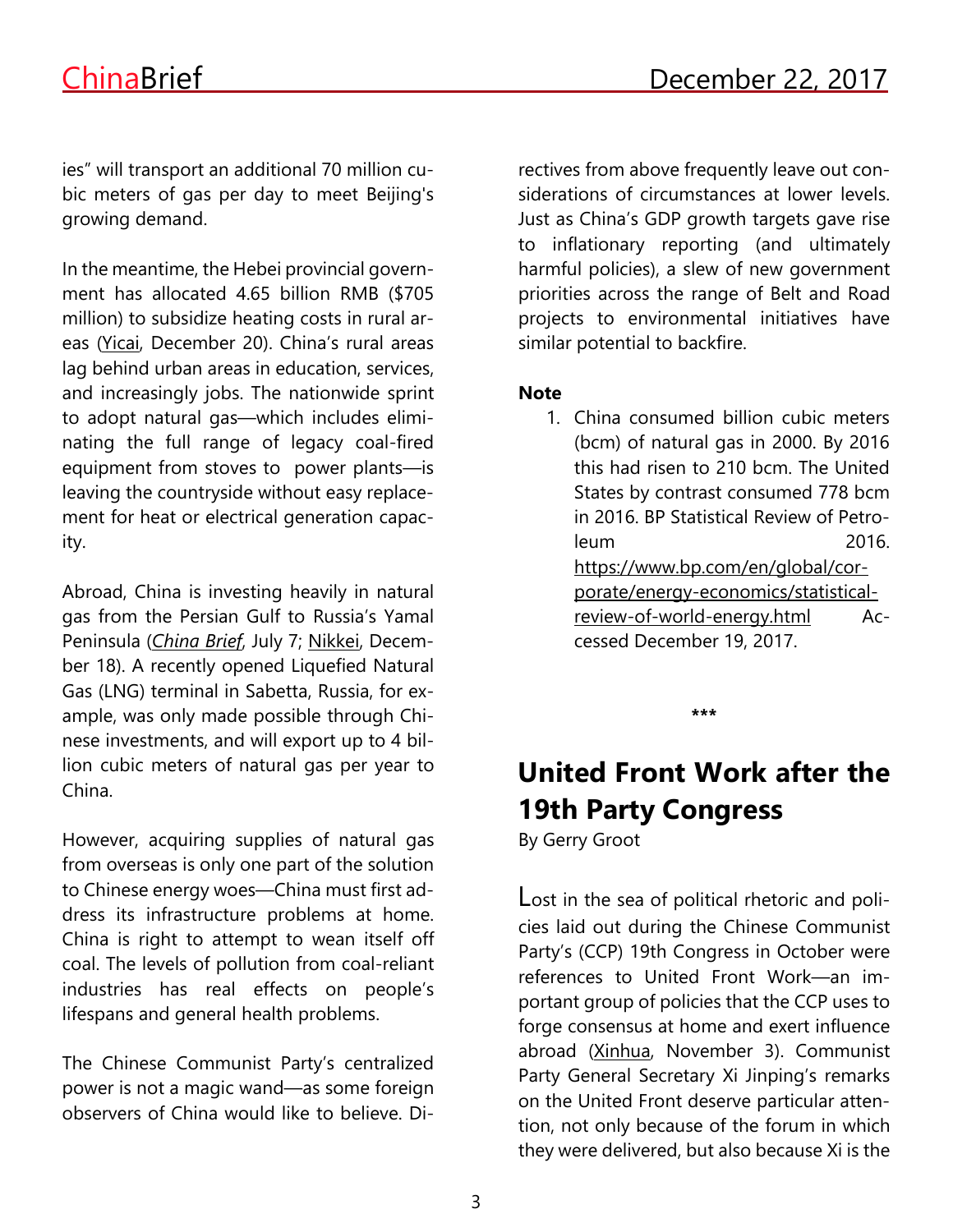first leader since Xi Jinping with the political wherewithal and expressed intention to use it effectively.

For many outsiders, the Congress was notable for its elevation of Xi as leader to the status of 'core', and what appears to be the creation of a personality cult. There is also a general tendency to downplay the importance of statements made at these congresses as more window dressing than substance. In fact, Party Congresses generally—and this one in particular—will act as a guide for some ninety million Party members and others in governments at all levels for years to come. In this context, guidance regarding the United Front takes on greater significance because it forms the basis of many domestic policies (particularly in relation to religion and ethnic minorities) and foreign business and international relations through its use in building relationships with overseas Chinese communities and foreign politicians.

Congresses such as this are also valuable reminders that China is run as a Party-state system. Understanding the Party's usually overlooked United Front Work Department is an important part of overcoming these deficiencies.

# **United Front Work and the Role of Xi Jinping**

Although united front work is just one small part of Xi's work report, it deserves more attention because for the first time since Deng Xiaoping, China's leader has direct and apparently positive experience and recognition of the utility of this work for achieving Party

goals. There is also an important family connection as Xi's father, Xi Zhongxun, was heavily involved in such work between 1940 and 1989 and was one of the people behind its post-Mao revival.

As a result of extensive experience and his roles in Fujian and Zhejiang, Xi is unique in recent decades in having effectively hands-on experience while his keen desire to push unification with Taiwan is also evident. Hong Kong, Macau and Taiwan, had a separate section of the work report devoted to united front work in these areas. Xi's appointments of key allies and experienced diplomats to related positions highlights the importance he attaches to UFW as a central part of related policy [\(Xinhua,](http://www.xinhuanet.com/english/download/Xi_Jinping) November 3; *[China](https://jamestown.org/program/taiwan-policymaking-xi-jinpings-new-era/) Brief*, November 10).

Overall, Xi has reemphasized the role of the UFWD within the CCP, expanded its size, raised its status, endorsed it by making his presence at the 2015 United Front Work Conference clear and extended, and appointing himself head of the *Small Leading Group in United Front Work.* **[1]**

The consequence of this top-down validation is a renewed emphasis on this work throughout the Party and government systems, often down to local levels. This often occurs in villages in provinces like Fujian or Guangdong where United Front cadres attempt to research the family histories of any visiting Overseas Chinese to find ways of appealing to them for investment and support. It is now dangerous to try to ignore such work or downplay its role lest cadres be criticized or even disciplined. This has long not been the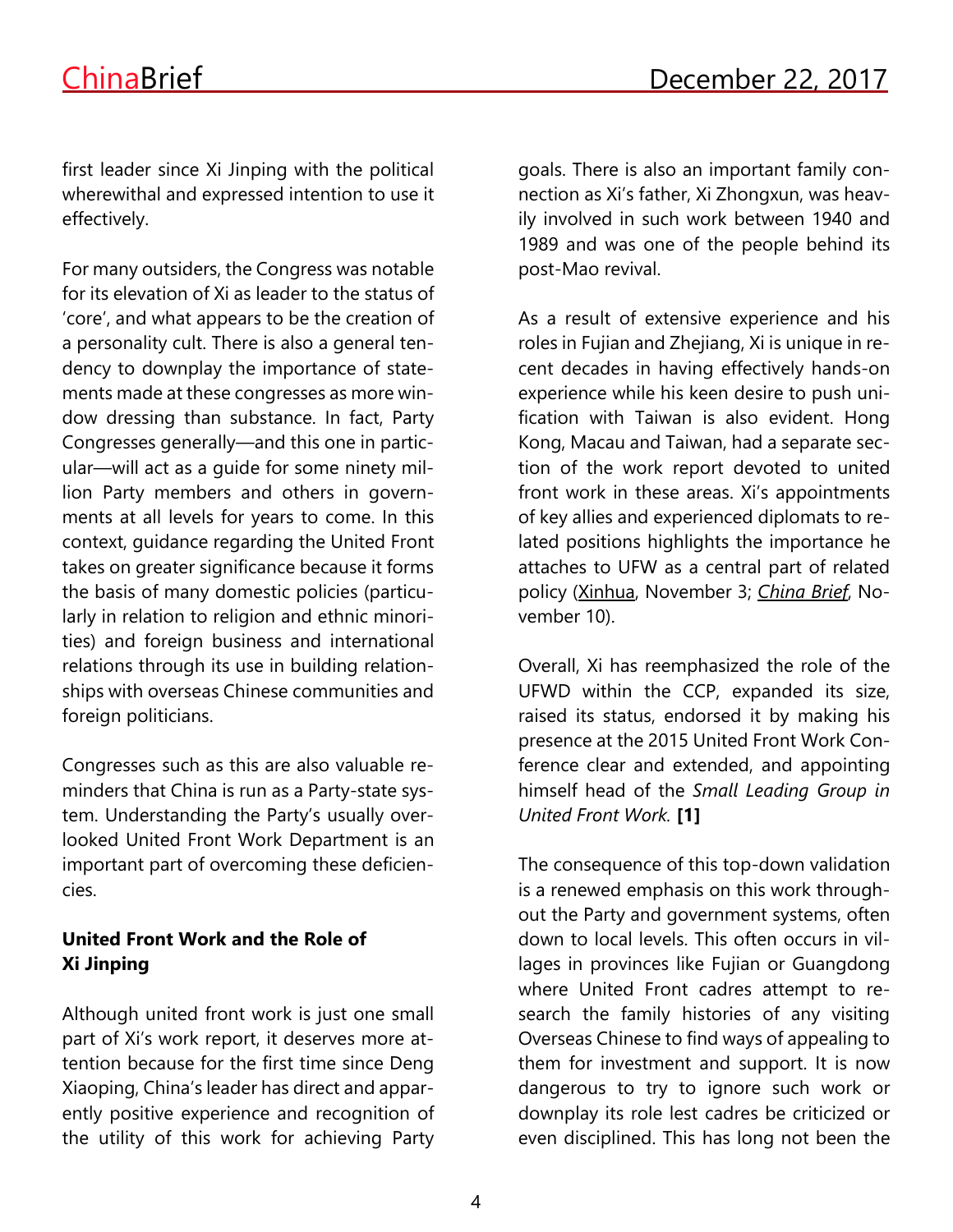case and neglect of such work by top officials was a recurrent problem from the 1990s onwards. Under Xi's emphasis of united front work, key performance indicators (which determine promotion) for cadres dependent on it and UFWD-related careers are now much more desirable. As a result, much more activity is to be expected both domestically and abroad. Moreover, failures or complications with united front work can readily become reasons for dramatic setbacks and unrest as stepped up security in places like Tibet and Xinjiang readily attest.

The recent public extension of the Department's efforts to any place with a sizeable population of Chinese emigrants, students or even visitors, also mean it is now relevant to many foreign governments.

An increasingly sensitive united front constituency, the established Chinese Diaspora groups around the world and the groups of PRC raised Chinese entrepreneurs, emigrants and students, all subsumed under the label 'Overseas Chinese' will be united with through 'the maintenance of extensive contacts'. In 2017, as result of united front work in places like Australia and New Zealand, the relevance of Xi's emphasis was starting to become apparent even though the groundwork had often been laid years or even decades before.

While the CCP has been emphatic in rejecting what it calls interference in China's domestic affairs, if the recent cases of Chinese influence over politicians in Australia and New Zealand are any indication, we might well see a dramatic increase in United Front-related interference elsewhere. However, harsh Party measures in Xinjiang and Tibet and tensions in Hong Kong point to either current failures or sufficient confidence to move beyond united front work to a new stage.

# **Building Consensus at Home**

In his Party Work Report in October, Xi who is also the Chair of the Leading Small Group on United Front Work, declared, "Steady progress has been made in enhancing socialist democracy; intraparty democracy has been expanded, and socialist consultative democracy is flourishing. The patriotic united front has been consolidated and developed, and new approaches have been adopted for work related to ethnic and religious affairs." Socialist democracy in this context means the Chinese People's Political Consultative Conference (CPPCC) and National People's Congress systems, the selection of representatives of classes and groups (professional, religious or ethnic) as either individual representatives (democratic personages) or as members of the eight official United Front Work Department-controlled 'democratic parties' and the All-China Federation of Industry and Commerce. **[2]**

This system allows the recruitment and corporatist co-option into the system, of otherwise potentially dangerous elements as well as allow access to their knowledge, skills and connections to both understand and influence particular constituencies but permits a small distance from the Party proper. **[3]** The CCP constantly uses the expertise in these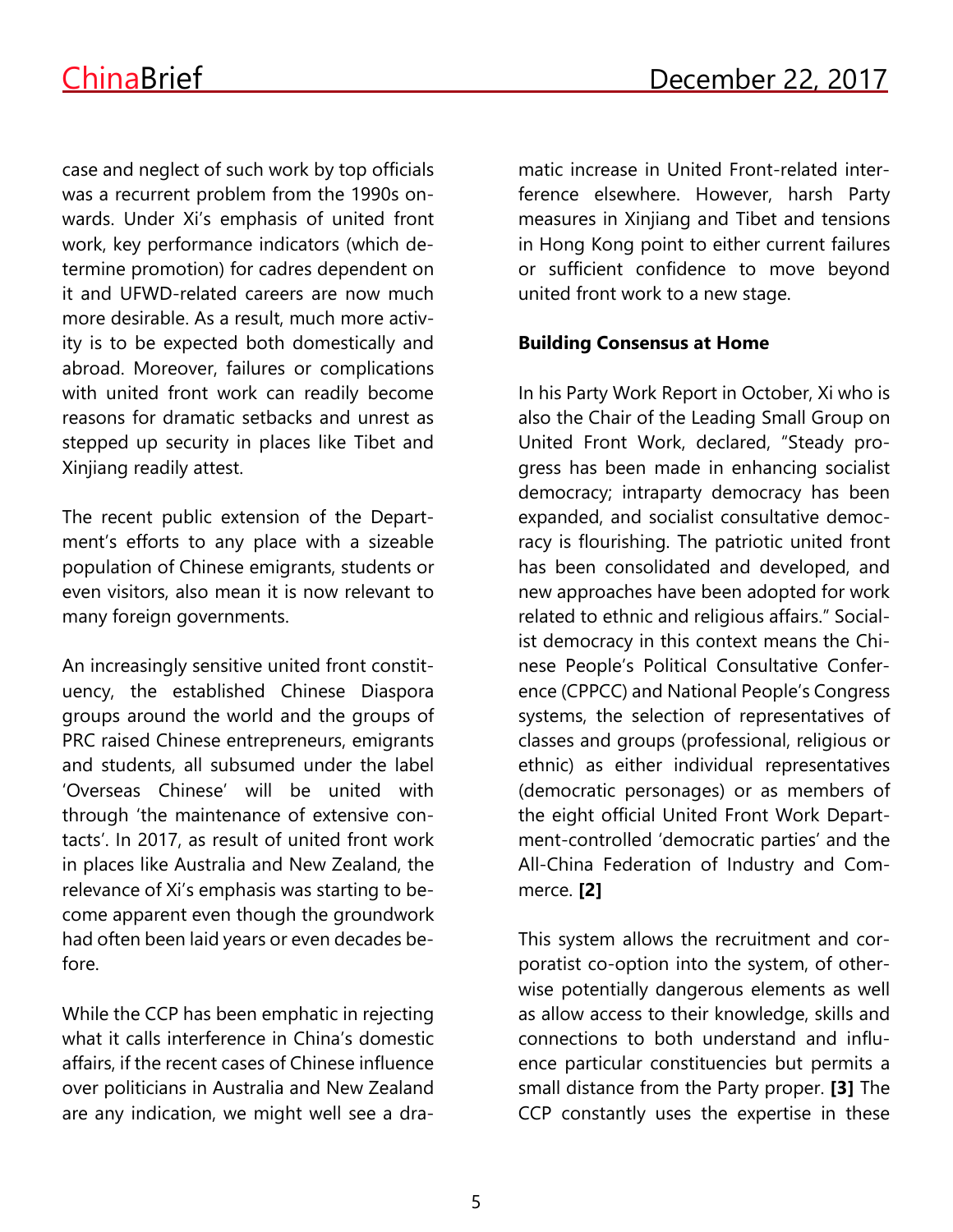bodies to conduct investigations into sensitive issues and pass on suggestions and criticisms, so-called mutual supervision. The frustration for united front 'allies' is that their contributions and influence are subsumed by the CCP which takes public credit for all success and rewards allies only behind closed doors or with public plaudits which ordinary Chinese find meaningless.

These approaches are different in emphasis from relatively straightforward promises to allow the democratic parties to control their own expansion or to upgrade the decision making powers of the CPPCC system made in the wake of the 1989 post-June 4 crackdown, promises never realized when the economy recovered rapidly. The failure to deliver reflected the tactical nature of the original concession; when the need receded, so did the promise.

In his speech, Xi reiterates the importance of this consultative system and makes clear that it should be extended to communities and social organizations [\(Xinhua,](http://www.xinhuanet.com/english/download/Xi_Jinping) November 3). We must, he declared, "uphold and improve the system of people's congresses, the system of Party-led multi-party cooperation, and political consultation, the system of regional ethnic autonomy, and the system of communitylevel self-governance; and consolidate and develop the broadest patriotic united front." These all help constitute the CCP's "socialist consultative democracy". The overall success of this work is reflected in part, in the numerous surveys of high levels of urban satisfaction with the political system and China's 'democracy.'

In relation to the eight democratic parties, Xi reasserts the principles of long-term coexistence and mutual supervision. In ethnic minority work he stresses the need for more public awareness of ethnic unity and need to create a strong sense of community, likening the minorities to the many seeds of a pomegranate which must nevertheless stick together. In religious affairs, the recent shift to emphasizing the Sinification of religion, i.e. finding ways to allow the CCP to be the highest authority, is now phrased as the principle that they 'must be Chinese in orientation.' Moreover, the Party must be active in guiding them as they adapt to socialist society.

The new 'strata' (the word 'class' must not be used) and interest groups emerging from reform and economic growth are also important. Non-Party individuals and members of these new social groups are to be 'encouraged to play important roles in building socialism while the Party will also build 'a new type of cordial and clean relationship' between government and business.' Keeping corruption at bay while increasing control over business while increasing dependence on the state when useful, is of course key to preventing it becoming a self-funded source of opposition in the classical Western mode of bourgeois classes seeking to protect themselves from state predations by demanding democratic rights and rule of law. Xi is promising cooperation and rule-by-law along Singaporean lines but his declarations of the importance of improving procedural fairness throughout all levels of government and activities (social services, health and education for example), except suppressing corruption, have to-date borne little fruit.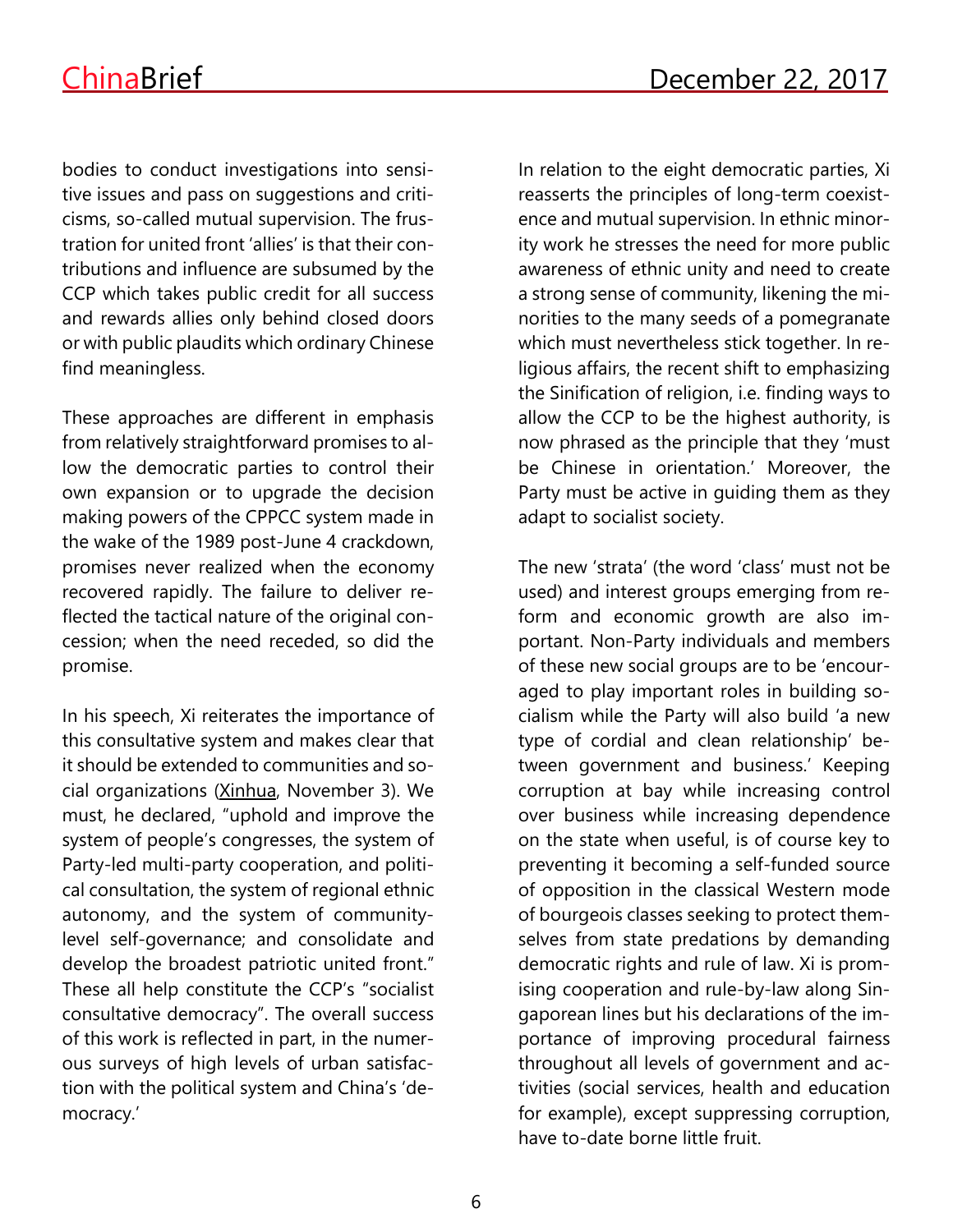# **Conclusion**

Xi Jinping's discussion of how the Party needs to consolidate and develop the *Patriotic United Front* should be taken at face value. As Xi has declared: "The united front is a way to ensure the success of the Party's cause and we must maintain our commitment to it long term" [\(Xinhua,](http://www.xinhuanet.com/english/download/Xi_Jinping) November 3). Observers should take Xi seriously and study the implications—just like thousands of Party cadres and government officials will—and not ignore them as hackneyed or cliché.

*Gerry Groot is Senior Lecturer in Chinese Studies and Head of the Department of Asian Studies at the University of Adelaide, South Australia. He has writes on united front work, soft power, social change as it relates to China and Asian influences on Western culture past and present.*

# **Notes**

- 1. For more information see the author's contributions to the *China Yearbook* series (Australian National University Press, Canberra, 2013-2017) <https://www.thechinastory.org/>
- 2. In addition to the CCP, China has eight 'democratic parties' Revolutionary Committee of the Chinese Kuomintang, China Democratic League, China National Democratic Construction Association, China Association for Promoting Democracy, Chinese Peasants and Workers Democratic Party, China Zhi Gong Dang, Jiu San Society and Taiwan Democratic Self-Government League. The All China Federation of Industry

and Commerce now also has equivalent status. All of these parties are subordinate to the CCP's leadership via the United Front Work Department and do not function in the same way as traditional opposition parties.

3. For a full discussion of the CCP's application of corporatism in united front work see, Gerry Groot, *Managing Transitions: The CCP, Corporatism, Hegemony and United Front Work* (Routledge, New York/London, 2004)

**\*\*\***

# **China's Overseas Military Base in Djibouti: Features, Motivations, and Policy Implications**

By John Fei

China's military conducted significant livefire military exercises in Djibouti at the end of November, marking an important turning point in the People's Liberation Army's overseas activities by conducting ground-based exercises in a foreign territory independent of a United Nations command (PLA [Daily,](http://www.81.cn/jmtt/2017-11/28/content_7845356.htm) November 28; [SCMP,](http://www.scmp.com/news/china/diplomacy-defence/article/2122473/drills-show-chinese-troops-capable-riding-shotgun) December 18). The liveammunition exercises, employing armored personnel carriers, took place around the time of Djibouti President Ismail Omar Guelleh's visit to Beijing—a visit that deepened China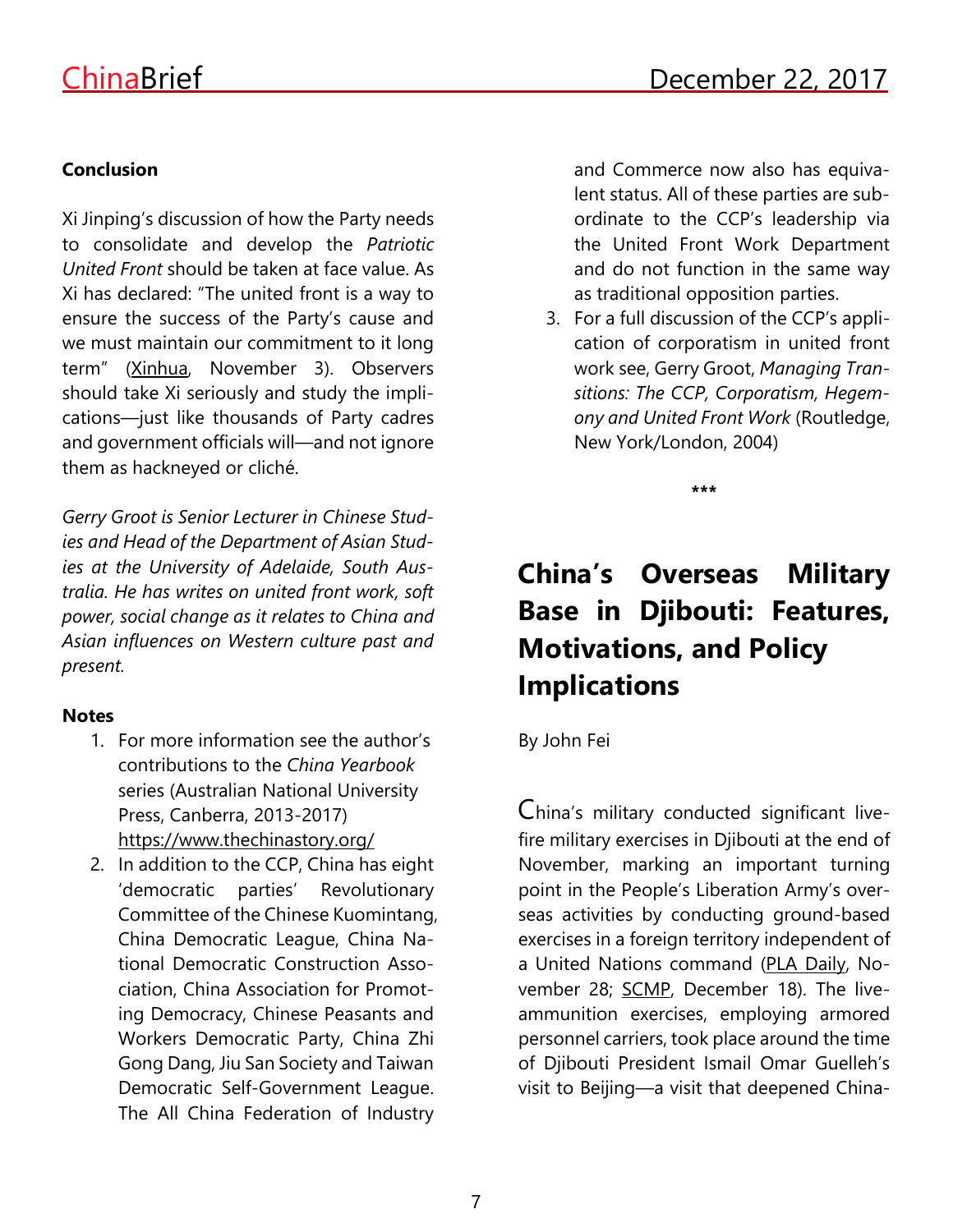Djibouti ties and inked economic and technical cooperation agreements between the two countries (PLA [Daily,](http://www.81.cn/xuexi/2017-11/23/content_7843631.htm) November 23).

China's deepening diplomatic and military inroads into Africa will be made even more sustainable by the July opening of China's first overseas military base in Djibouti. The base marks an important development in the Chinese military's ability to provide logistical support to counterterrorism, anti-piracy, and humanitarian assistance and disaster relief operations (*[China](https://jamestown.org/program/20000-li-over-the-sea-chinas-sends-troops-to-first-permanent-base-in-djibouti/) Brief*, July 21). While China has often played down the military significance of the base, emphasizing its support and logistics roles instead, the recent live-fire drills, along with reports that the base will host up to 10,000 troops, could indicate an enhanced military role for the Djibouti base [\(SCMP,](http://www.scmp.com/news/china/diplomacy-defence/article/2102422/china-sends-troops-military-base-djibouti-widening) July 13).

The Chinese facility is near the U.S.' sole military base in Africa—Camp Lemonnier—and signals China's interest in protecting its growing economic and security interests in Africa and the Indian Ocean. While the base reflects China's growing economic and security ambitions, it is unclear at present whether the facility represents just an effort for China to enhance its peacekeeping and humanitarian and disaster relief capabilities, or suggests greater ambitions. If, as some reports suggest, China does open more military bases in African and the Indian Ocean region, then the Djibouti base would mark the beginning of a sea-change in Chinese naval ambitions in the Indian Ocean region [\(Sina,](http://news.sina.com.cn/o/2017-12-19/doc-ifyptfcn2145261.shtml) December 19).

#### **Features of the Base**

In July 2017, a Chinese naval contingent embarked for Djibouti to inaugurate China's first overseas military base [\(Xinhua,](http://news.xinhuanet.com/politics/2017-07/11/c_1121302146.htm) July 11). Located on the tip of the Horn of Africa, the Djibouti base sits at a strategic point between the Suez Canal and the Gulf of Aden. China's 36-hectare (approximately 90 acre) facility will likely host several thousand troops, and have repair facilities for ships and helicopters  $QQ$ , March 7). There is some evidence suggesting a large, underground storage facility around 23,000 square meters [\(Stratfor,](https://worldview.stratfor.com/article/looking-over-chinas-latest-great-wall) July 26). China's base is situated near the Doraleh Multi-purpose Port area of Djibouti, and lies approximately 7 miles northwest of the U.S. base, Camp Lemonnier. France and Japan have also leased facilities in Djibouti, and those bases are located in the general vicinity of the U.S. and Chinese bases.

#### **Likely Purpose and Motivations of the Base**

China's military base in Djibouti represents both a culmination of years of expanding economic and maritime security interests, and a prelude to deeper levels of strategic engagement in Africa and the Indian Ocean region as part of Beijing's Maritime Silk Road. To better understand the purpose and uses of the Djibouti base, it is helpful to examine three features of China's broader foreign policy: migration of Chinese citizens to Africa and Beijing's growing diplomatic engagement on the continent; a growing emphasis on maritime military power and safeguarding citizens abroad, and; the Belt and Road Initiative (BRI).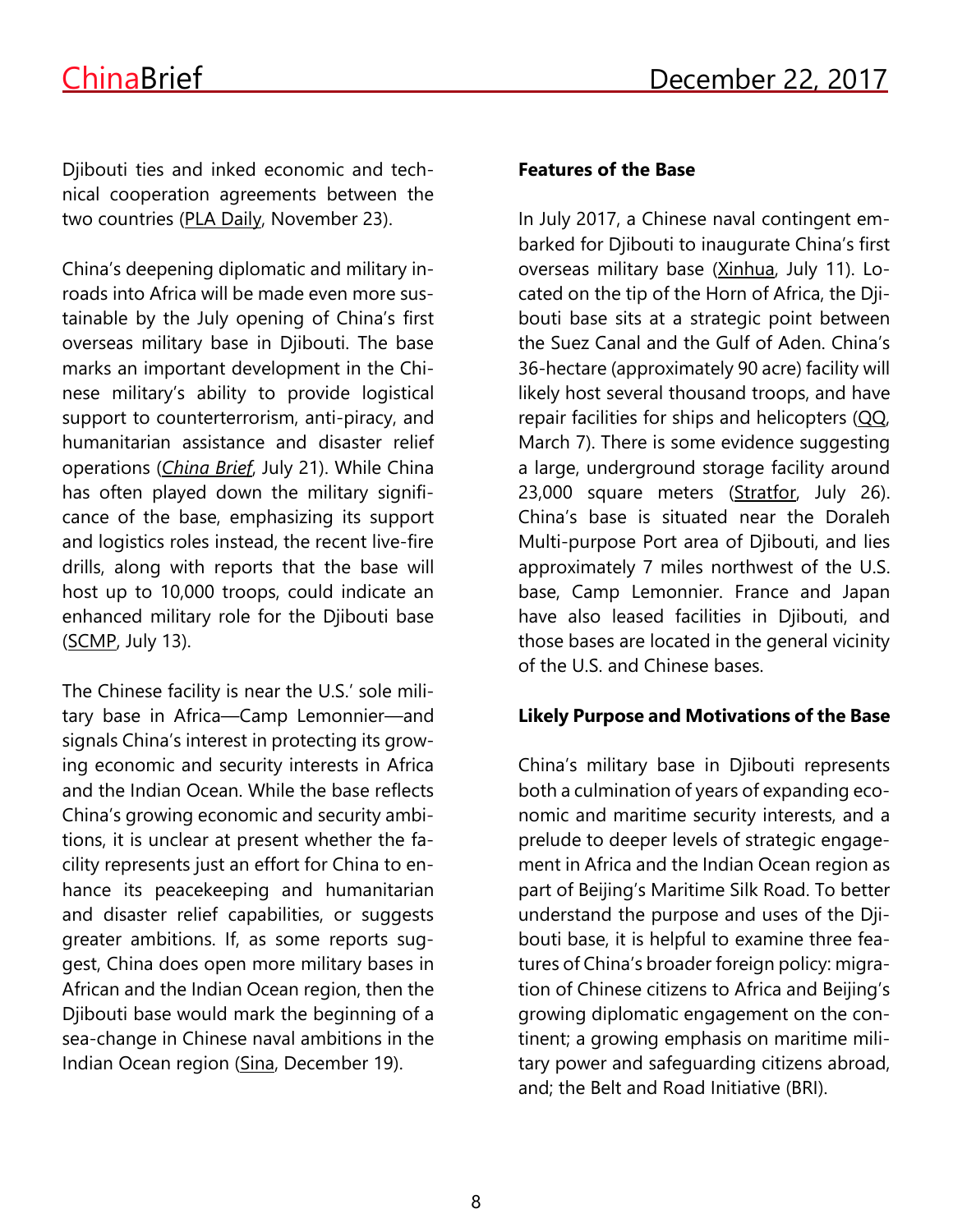China's base in Djibouti helps to support Chinese diplomatic efforts in Africa and provides an outpost to assist growing numbers of Chinese citizens in Africa. Over the years, China's economic growth imperative has evolved alongside its global diplomatic ambitions and security needs. These motivations have given rise to a steady increase in the number of Chinese citizens engaged in commerce and living abroad in Africa and South Asia, and the involvement of Chinese state-owned enterprises in these regions. Private enterprises have followed the state companies and a report in June by McKinsey, a consultancy, estimated that over 10,000 Chinese businesses were operating across the African continent. Of these, some 90 percent are believed to be private companies [\(McKinsey,](https://www.mckinsey.com/Global-Themes/Middle-East-and-Africa/The-closest-look-yet-at-Chinese-economic-engagement-in-Africa) June 2017). Increased Chinese economic engagement in Africa has been accompanied by enhanced diplomatic efforts—consisting of foreign aid and over 2,000 Chinese soldiers serving as United Nations peacekeepers in Africa [\(ECFR,](http://www.ecfr.eu/page/-/Into_Africa_China%E2%80%99s_global_security_shift_PDF_1135.pdf) June 2016). China intends the base to serve as a support and logistics facility for peacekeepers, and also as a naval facility to support antipiracy operations.

The Djibouti base reflects a growing emphasis on maritime military interests. In order to safeguard increasing Chinese equities in Africa and South Asia, the Chinese Communist Party (CCP) and People's Liberation Army (PLA) began to emphasize maritime power and prioritize the protection of Chinese citizens overseas in recent years. At the end of previous Chinese president Hu Jintao's term, Beijing "declared the protection of Chinese overseas interests to be a foreign policy priority" [\(ECFR,](http://www.ecfr.eu/page/-/Into_Africa_China%E2%80%99s_global_security_shift_PDF_1135.pdf) June 2016).Since current president Xi Jinping assumed power at the 18th Party Congress in 2012, China has focused on strengthening its role as a maritime power [\(Xinhua,](http://news.xinhuanet.com/politics/2013-07/31/c_116762285.htm) July 31, 2013). In its most clear articulation of a shift to prioritizing maritime power, China's 2015 Defense White Paper noted that China must protect its maritime rights and interests (*[China](https://jamestown.org/program/the-2015-chinese-defense-white-paper-on-strategy-in-perspective-maritime-missions-require-a-change-in-the-pla-mindset/) Brief*, June 19, 2015). Over the years, the PLA Navy has augmented its maritime capabilities, both in terms of rapid shipbuilding, and also operational learning and participation in joint exercises.

The Djibouti base is an important station along the Belt and Road Initiative's "belt," which is also referred to as the Maritime Silk Road. China's BRI is a grandiose undertaking that aims to foster greater regional cooperation and economic development across the Eurasian landmass and connect China and Southeast Asia with the northern Indian Ocean littoral, Africa, and the Mediterranean. In Africa, China has invested in a railway linking Ethiopia with Djibouti, and has plans to construct a natural gas pipeline between the two countries as well (*[China](https://jamestown.org/program/one-belt-one-road-east-africa-beyond-chinese-influence/) Brief*, November 10; [SCMP,](http://www.scmp.com/news/china/diplomacy-defence/article/2120713/rail-and-airports-its-first-overseas-naval-base-china) November 21). The Chinese government has trumpeted BRI as a peaceful endeavor that will spread economic prosperity, but analysts outside of China view it as a way for Beijing to create new spheres of influence at best, and as a gradual way to increase its military influence at worst. **[1]**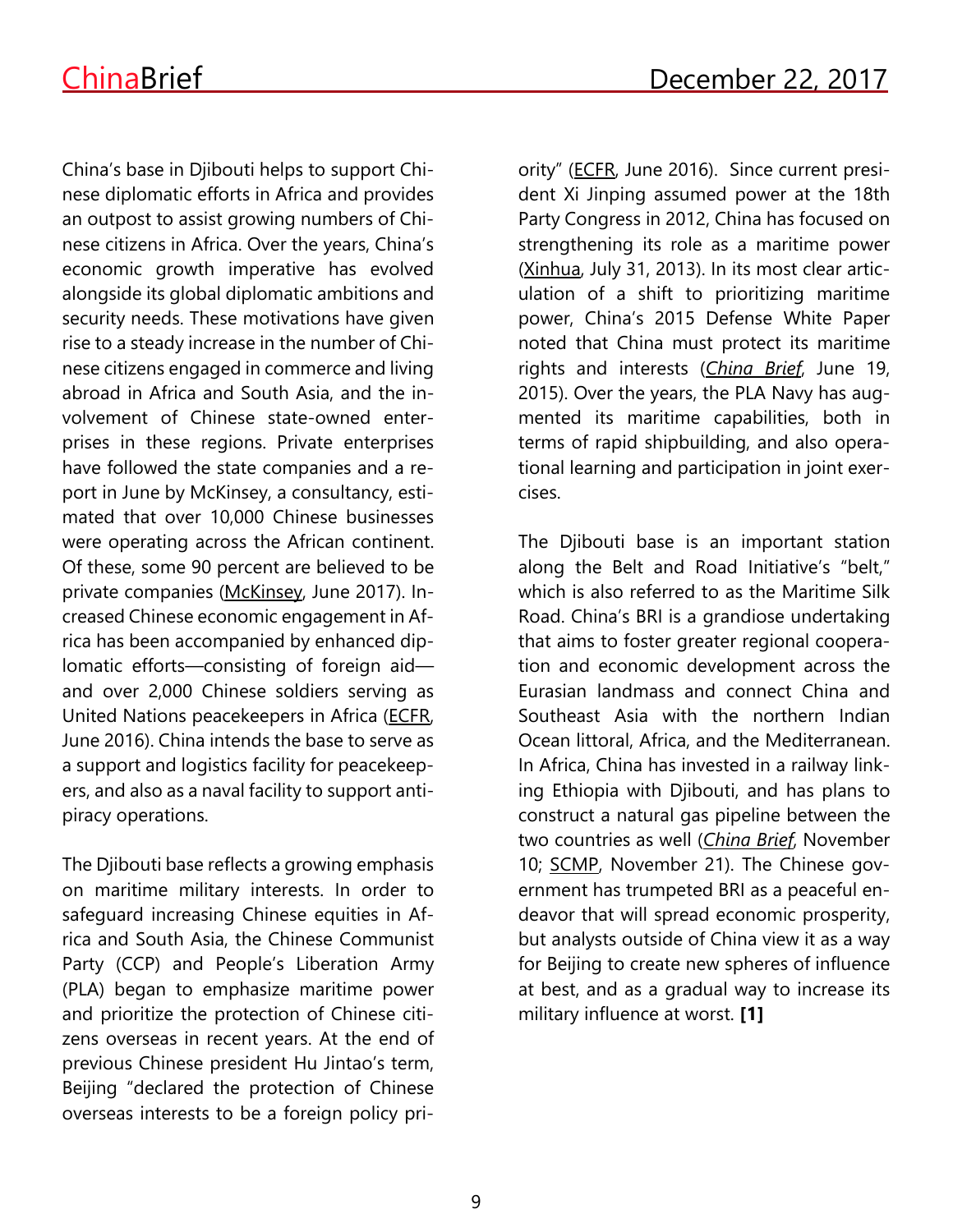# **Probable Uses of the Base Within the Next Five Years**

Against the backdrop of China's increasing equities in Africa, a rising emphasis on maritime power, and BRI, the Djibouti base will likely fulfill several needs. It will provide resupply and other support to facilitate the People's Liberation Army Navy's (PLAN's) anti-piracy patrols in the Gulf of Aden, and the PLA's peacekeeping operations in Africa [\(Xinhua,](http://news.xinhuanet.com/politics/2017-07/11/c_1121302146.htm) July 11; Ministry of [Defense](http://www.mod.gov.cn/shouye/2017-07/11/content_4785240.htm) of China, July 11). The facility should also provide a hub for the PLAN's naval diplomacy in the region, could assist in future counterterrorism operations, and help with intelligence gathering [\(ECFR,](http://www.ecfr.eu/page/-/Into_Africa_China%E2%80%99s_global_security_shift_PDF_1135.pdf) June 2016). Additionally, it will help expedite evacuations of Chinese nationals in the region. On balance, its primary purpose in the near term will be to support China's economic interests along the Maritime Silk Road, and assist in military operations other than war (MOOTW). **[2]**

# **Unlikely Purposes of the Base Within the Next Five Years**

China intends to build additional naval bases and facilities in Africa and the Middle East in the years to come. Although the Djibouti base represents the first step in China's ambitions to create a network of support facilities, it is unlikely that the Djibouti base will be used to supplant U.S. or Indian naval power in the Indian Ocean region. China's ability to use the Djibouti base as a springboard to exert naval power across the Indian Ocean will not be at a level equivalent to what the U.S. Navy achieved across the world post 1954. **[3]** Given that its Djibouti base is located near

that of the U.S., Chinese attempts to use the base as an attempt to undermine the U.S. naval presence in the west Indian Ocean and Gulf of Aden would unlikely succeed. More probable is that China uses the base to primarily support its economic engagements in the region, increase its abilities to provide humanitarian assistance and disaster relief, and conduct anti-piracy and counter terrorism operations.

# **Implications for U.S. Policy Interests**

China's first overseas military base in Djibouti presents U.S. policymakers with both opportunities and risks. The naval base's primary purposes—that of serving as a platform for Chinese peacekeeping, counter-terrorism, anti-piracy, and humanitarian and disaster relief operations—could increase opportunities for the U.S. military to collaborate and engage in confidence building exercises with the PLA. At the same time, there is the possibility of increased miscommunication at sea. With a long-term presence in Africa, China's intelligence gathering capabilities will most certainly grow. This presents a risk for U.S. military and intelligence operations in the region, and requires greater vigilance on the part of the U.S. intelligence and national security community.

*John Fei is an independent consultant on China and Asian affairs. He has worked at Morningstar, managed the Asia Security Initiative at the John D. and Catherine T. MacArthur Foundation, and researched China and Asian security issues at the RAND Corporation. He received his Ph.D. in Policy Analysis from*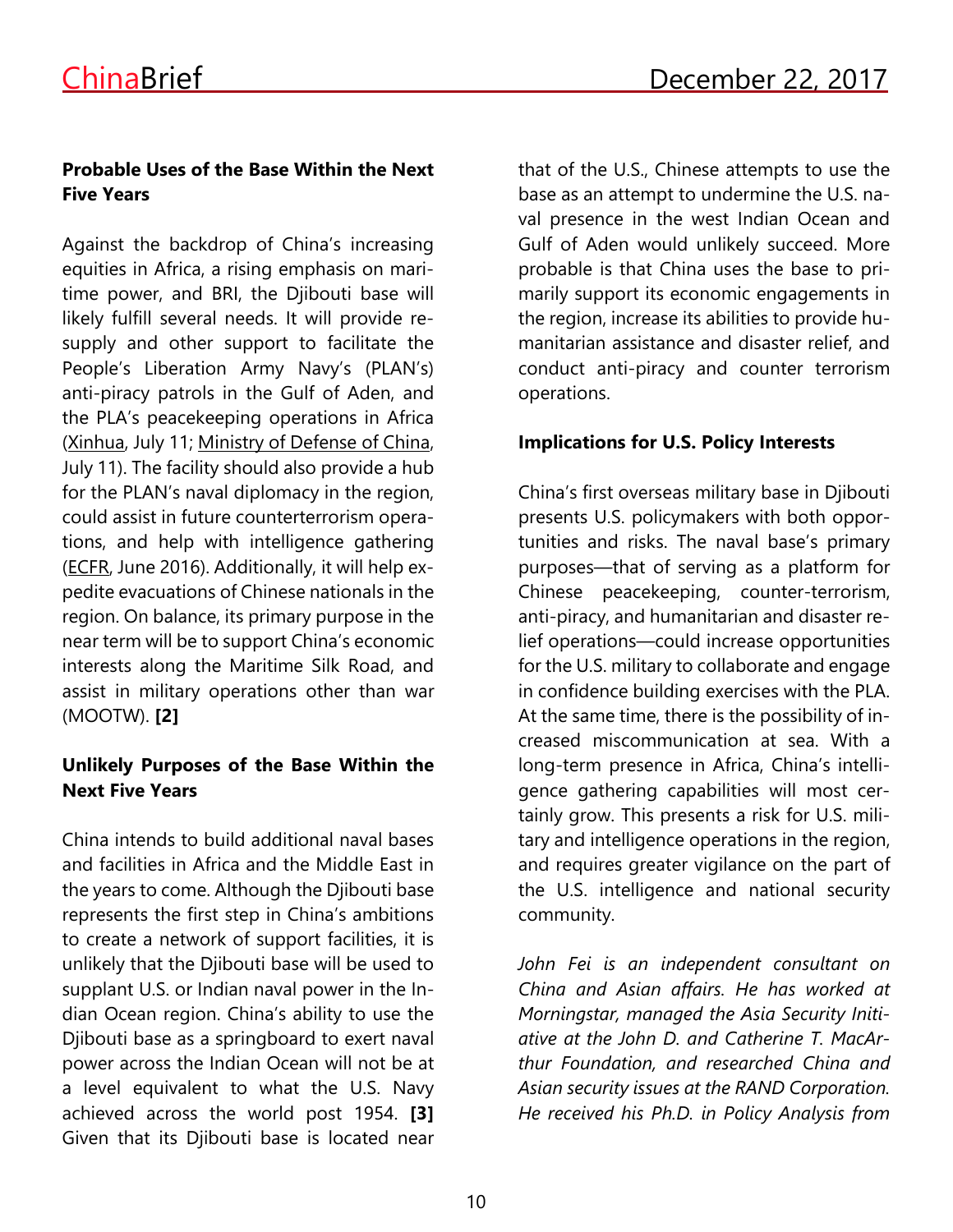*the Pardee RAND Graduate School, M.A. in Regional Studies: East Asia from Harvard University, and B.A. in chemistry from Williams College.*

#### **Notes**

- 1. Brewster, David, "Silk Roads and String of Pearls: The Strategic Geography of China's New Pathways in the Indian Ocean," *Geopolitics,* Aug 2016.
- 2. This section also draws from Ji, You, "China's Emerging Indo-Pacific Naval Strategy," *Asia Policy,* 22 (July, 2016).
- 3. These insights draw from Brewster, p. 11.

**\*\*\***

# **Technological Entanglement? — Artificial Intelligence in the U.S.- China Relationship**

By Elsa Kania

Artificial intelligence (AI) has become a new arena for engagement and competition between the United States and China. In July, China's State Council published the *New Generation AI Development Plan* (新一代人工智能 发展规划) which declared, "AI has become a new focal point of international competition. AI is a strategic technology that will lead the future," articulating China's ambition to "lead the world" and become the "premier AI inno-vation center" by 2030 (State [Council,](http://www.gov.cn/zhengce/content/2017-07/20/content_5211996.htm) July 20). Perhaps recognizing that a new era has begun, the U.S. National Security Strategy (NSS)

published in mid-December announced, "To maintain our competitive advantage, the United States will prioritize emerging technologies critical to economic growth and security" [\(National](https://www.whitehouse.gov/wp-content/uploads/2017/12/NSS-Final-12-18-2017-0905.pdf) Security Strategy, December 18). In particular, the NSS highlights that AI is advancing especially rapidly and could present growing risks to U.S. national security going forward, while characterizing China as a "strategic competitor" that unfairly seeks to "unfairly tap into [U.S.] innovation" through the theft of intellectual property and "cyberenabled economic warfare." Concurrently, the U.S. and China are pursuing military applications of AI, recognizing its potential to transform the character of future conflict [\(State](http://www.gov.cn/zhengce/content/2017-07/20/content_5211996.htm) [Council,](http://www.gov.cn/zhengce/content/2017-07/20/content_5211996.htm) July 20; Battlefield [Singularity,](https://www.cnas.org/publications/reports/battlefield-singularity-artificial-intelligence-military-revolution-and-chinas-future-military-power) November 28).

Even as Beijing and Washington highlight international competition in AI, the U.S. and Chinese technology sectors remain more entangled than ever, competing and collaborating by turn. There are high and growing levels of Chinese tech investments in the U.S. and in U.S. tech investments in China, even as concerns grow about the risks of such investment. Indeed, between 2012 and mid-2017, China-based investors bankrolled U.S. tech companies to the tune of \$19 billion across 641 different deals, with particular focus on AI, robotics, and augmented or virtual reality (CB [Insights,](https://www.cbinsights.com/research/chinese-investment-us-tech-expert-research/) August 1). Increasingly, U.S. investors are also investing in Chinese AI enterprises. For instance, Chinese AI startup ByteDance, which makes the AI-enabled news aggregator Toutiao, has raised at least \$3.1 billion with support from prominent U.S. pri-vate equity firms (CB [Insights,](https://www.cbinsights.com/research/artificial-intelligence-top-startups/) December 12). Major Chinese companies—including Baidu,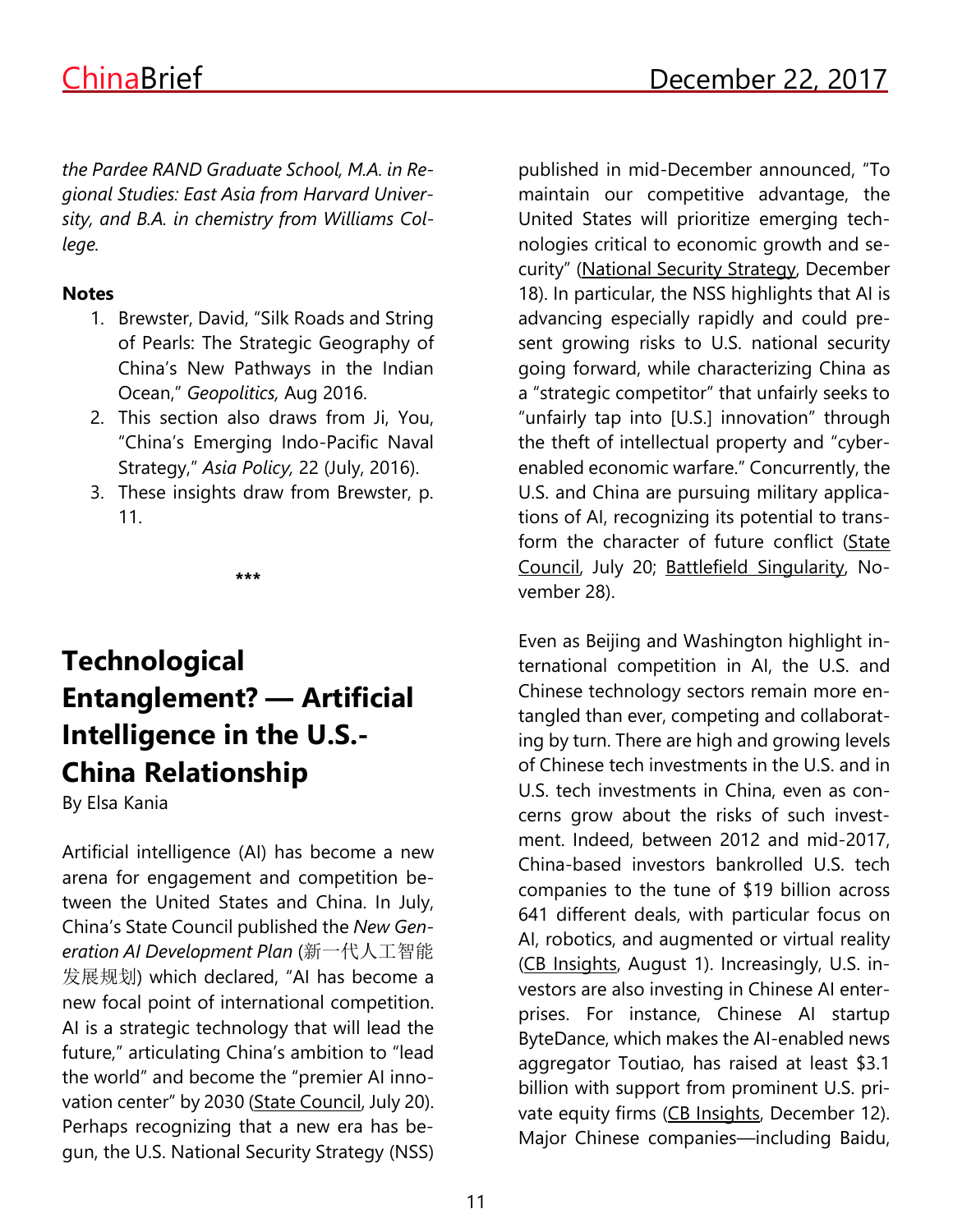Tencent, Huawei, iFlytek, and SenseTime—are establishing AI laboratories and research partnerships in the U.S. and many leading Chinese AI entrepreneurs are graduates of top U.S. universities (*South China [Morning](http://www.scmp.com/tech/china-tech/article/2082069/chinas-baidu-increases-us-presence-new-silicon-valley-office)* [Post](http://www.scmp.com/tech/china-tech/article/2082069/chinas-baidu-increases-us-presence-new-silicon-valley-office), March 25; [Xinhua,](about:blank) April 28; [Huawei\)](http://www.huawei.com/en/news/2016/10/Huawei-UC-Berkeley-Strategic-Partnership-Research-AI). While Chinese tech companies are eagerly seeking to poach top talent from Silicon Valley, Google just opened its first AI laboratory in China, seeking to take advantage of top AI talent and future human capital potential [\(Google,](https://www.blog.google/topics/google-asia/google-ai-china-center/) December 13).

Although such engagement can enhance U.S. and Chinese innovation ecosystems to mutual benefit, this level of entanglement can be and has been exploited to advance Chinese state plans and priorities. However, the reality of national and military competition is becoming increasingly apparent as China advances a state-driven agenda for AI development to enhance its economic and military competitiveness. The U.S. and China possess very different political economies in their respective national approaches to AI. Certainly, it is clear that the locus of innovation in AI in the U.S. and China has largely shifted towards the private sector. The dynamism of major Chinese tech companies and a growing number of start-ups has been a key impetus for China's AI revolution. However, as AI emerges as a national priority at the high levels, the Chinese Party-State is seeking to ensure that the development of AI in China follows Chinese Communist Party (CCP) interests and imperatives.

As China pursues a national strategy of "innovation-driven" economic development and military modernization, AI has emerged as a top-level priority. The first major plan to highlight AI was the May 2016 *"Internet Plus" Artificial Intelligence Three-Year Action Implementation Plan* [\(MIIT,](http://www.miit.gov.cn/n1146290/n1146392/c4808445/content.html) May 25, 2016). This plan established objectives for the creation of foundational infrastructure and innovation platforms for AI, along with the creation of an industry amounting to billions of RMB, by 2018 [\(Xinhua,](http://news.xinhuanet.com/info/2016-05/26/c_135390662.htm) May 25, 2016). In August 2016, the *13th Five-Year National Science and Technology Innovation Plan* (国家科技创新规划) launched fifteen "Science and Technology Innovation 2030 Major Programs" (科技创新 2030—重大项目) that included both big data and intelligent manufacturing and robotics (State [Council,](http://www.gov.cn/zhengce/content/2016-08/08/content_5098072.htm) August 8, 2016).

AI appears to have emerged as a top-level priority in response to AlphaGo's victory over Lee Sedol, which has been characterized as a "Sputnik moment" for China. and concerns over the U.S. AI agenda that appeared to be emerging in late 2016. The *New Generation Artificial Intelligence Development Plan* released in July represents an attempt to lead the world in AI by 2030, pursuing a "firstmover advantage" to become the "premier global AI innovation center." This new multibillion-dollar initiative will support advantages in next-generation AI technologies that could result in paradigm changes, including brain-inspired neural network architectures and quantum-accelerated machine learning. China's objectives for advances in AI are divided into three stages, with 2020, 2025, and 2030 for first keeping pace, then reaching a "leading level," and then becoming the world's "premier AI innovation center." The plan incorporates projects that seek to lever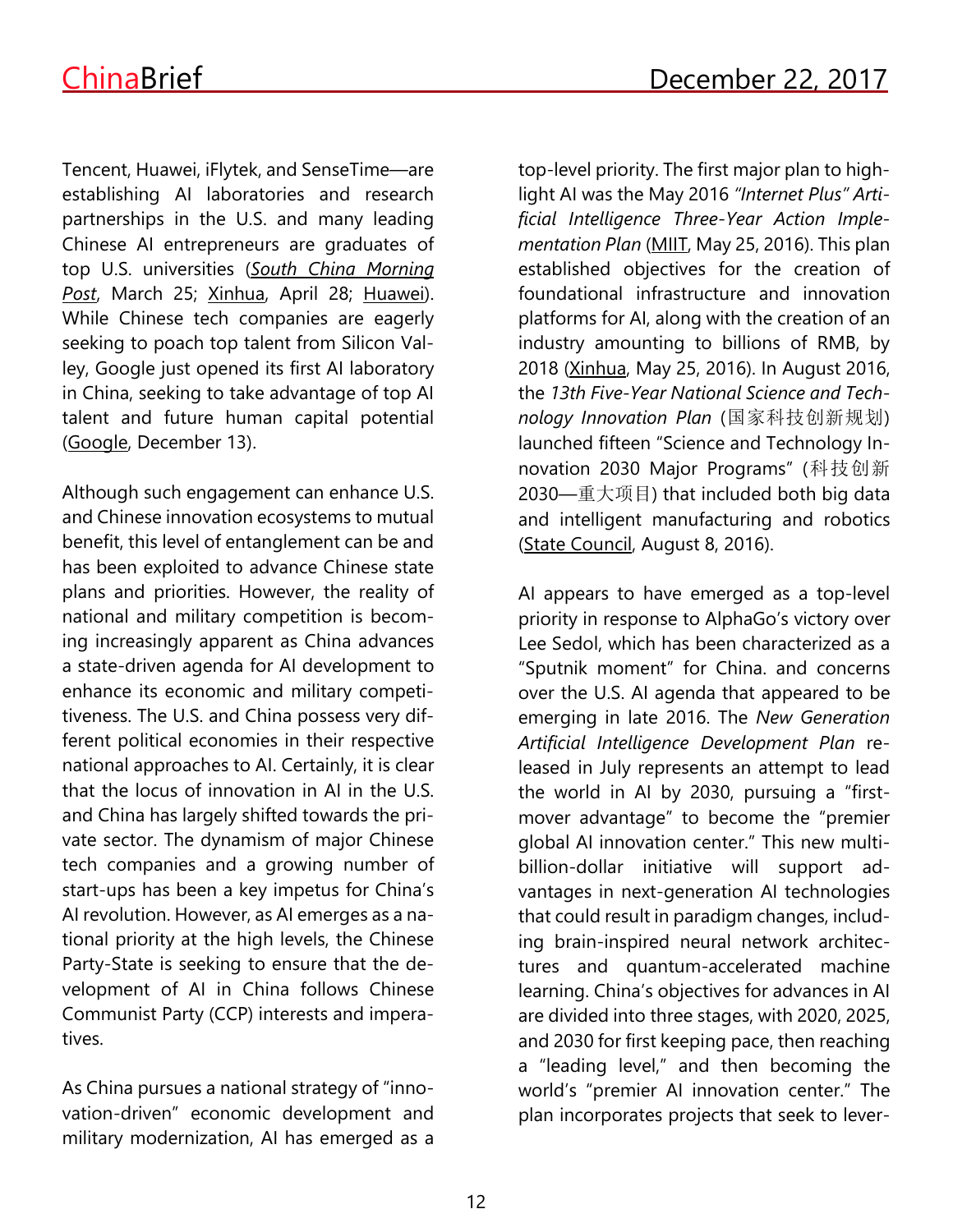age synergies between AI and other emerging technologies, including big data, cloud computing, intelligent manufacturing, robotics, quantum computing, quantum communications, and brain science (State [Council](http://www.scio.gov.cn/32344/32345/35889/36946/zy36950/Document/1559032/1559032.htm) In[formation](http://www.scio.gov.cn/32344/32345/35889/36946/zy36950/Document/1559032/1559032.htm) Office, July 21).

Although the trajectory of this ambitious agenda remains to be seen, the Chinese government's approach to its implementation is starting to take shape. The *New Generation Artificial Intelligence Development Plan* and its associated offices are meant to promote a whole-of-government effort to develop AI including civilian and military agencies [\(Xinhua,](http://www.ia.cas.cn/xwzx/ttxw/201711/t20171121_4896939.html) November 21).

China has also launched a New Generation AI Strategic Advisory Commission to help coordinate. In addition to senior academics, it includes prominent experts from the private sector as well as members from the Chinese military.

Looking forward, a distinct dimension of AI development in China will be the high degree of linkage between civilian and military advances pursuant to an agenda for militarycivil fusion (军民融合). Although the concept of civil-military integration (军民结合) or military-civil fusion is not new, it has now been elevated to the level of national strategy, advanced through CCP's Military-Civil Fusion Development Commission (中央军民融合发 展委员会), established in early 2017 under the leadership of Xi Jinping himself [\(Xinhua,](http://news.xinhuanet.com/finance/2017-01/23/c_129458492.htm) January 23; [Xinhua,](http://news.xinhuanet.com/politics/2017-06/20/c_1121179676.htm) June 20, 2017). Unsurprisingly, China's new AI plan explicitly highlights an approach of military-civil fusion to ensure that advances in AI can be readily leveraged

for national defense (State [Council,](http://www.gov.cn/zhengce/content/2017-07/20/content_5211996.htm) July 20). To achieve this objective, the plan calls for communication and coordination among scientific research institutes, universities, enterprises, and military industry units to ensure that military and civilian resources will be shared. The official involvement of the Central Military-Civil Fusion Development Commission confirms PLA involvement and the inclusion of a focus on military applications of AI within this national agenda.

Given the number of applications for AI disentangling private and state or civilian and military efforts can be difficult. This level of entanglement is deliberate, provoking concerns about the extent to collaboration between the U.S. and Chinese 'private sectors' could be exploited to support state or even military objectives. China continues to encourage its own AI enterprises to pursue a "going out" (走出去) strategy to build up indigenous capacity. This approach includes overseas mergers and acquisitions, equity investments, and venture capital, along with the establishment of research and development centers abroad. Beyond investment, such incubators seek to promote the "bringing in" of top enterprises to advance the development of China's innovation ecosystem [\(MoST,](http://www.stdaily.com/index/h1t1/2017-05/12/content_542913.shtml) May 12). Certainly, it would be overly simplistic to characterize all Chinese investment in the U.S. as linked to state or military objectives, but it is equally problematic to fail to recognize and evaluate the risks.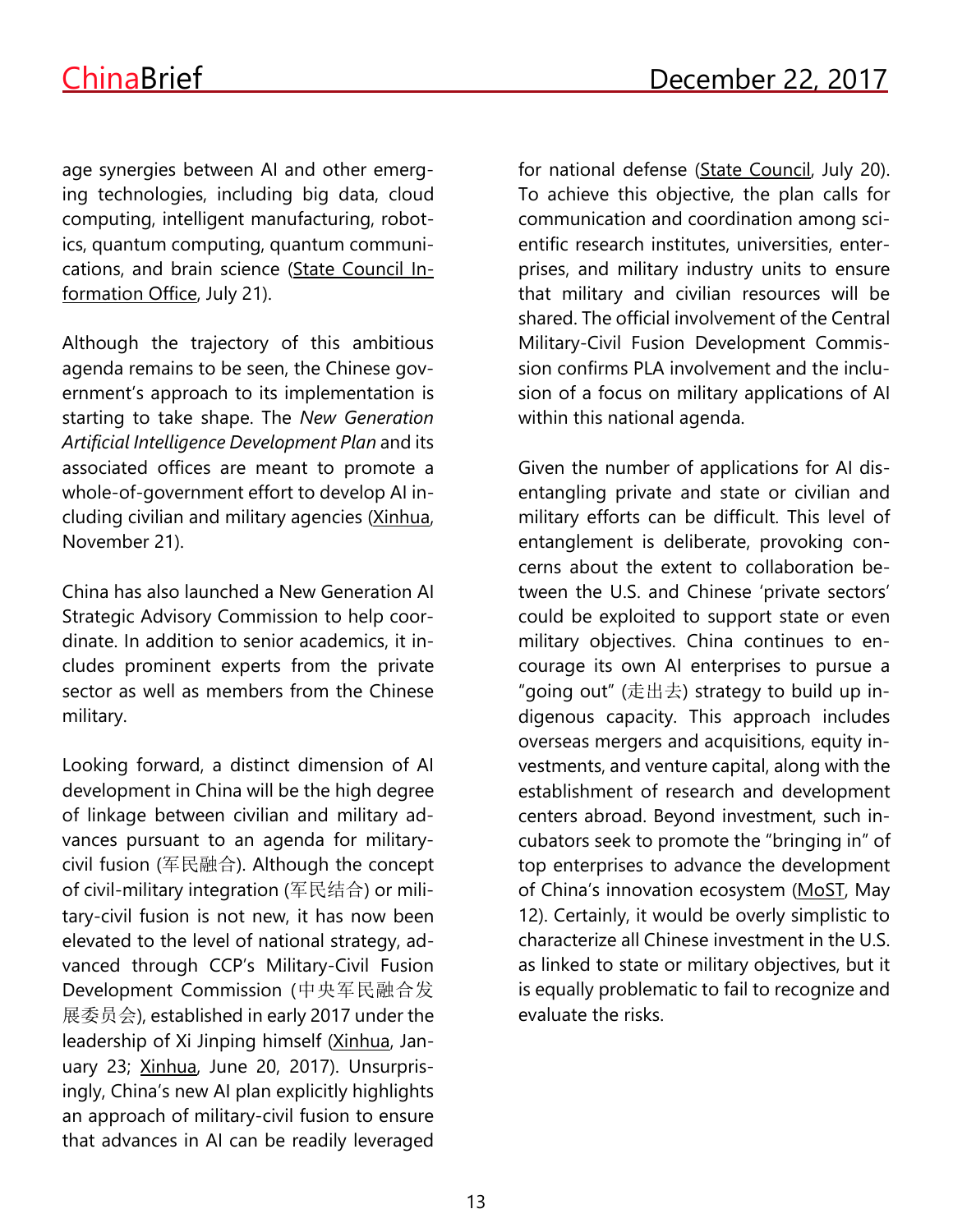# **Conclusion**

For the U.S. and China, AI will remain a domain of simultaneous cooperation and competition. Chinese state plans and priorities in AI should prompt a reevaluation of technological entanglement that result in cases of exploitation of the openness of the U.S. innovation ecosystem.

Concurrently, it is clear that the playing field is not truly level for U.S. tech companies in China. Even as Baidu plans to tests self-driving cars in the U.S., U.S. tech companies have been banned from doing so in China, due to purported concerns over espionage risks.

While seeking to combat the more predatory aspects of Chinese economic statecraft, it will also be critical to recognize the competitive advantages for the U.S. of sustaining openness, exchange, and collaboration in innovation. For the time being, the U.S.'s ability to attract top talent from around the world means it retains a key advantage in human capital. As strategic competition seemingly intensifies, the U.S. must recognize the complexities of a new age of technological competition and prioritize policies that will support and sustain innovation.

*Elsa B. [Kania](http://cnas.org/people/elsa-b-kania) is an adjunct fellow with the Technology and National Security Program at the Center for a New American Security, where she focuses on Chinese defense innovation in emerging technologies. She is an independent analyst, consultant, and co-founder of the China Cyber and Intelligence Studies Institute (CCISI). She is the author of the report "[Battle](https://www.cnas.org/publications/reports/battlefield-singularity-artificial-intelligence-military-revolution-and-chinas-future-military-power)field Singularity: Artificial [Intelligence,](https://www.cnas.org/publications/reports/battlefield-singularity-artificial-intelligence-military-revolution-and-chinas-future-military-power) Military* *[Revolution,](https://www.cnas.org/publications/reports/battlefield-singularity-artificial-intelligence-military-revolution-and-chinas-future-military-power) and China's Future Military [Power](https://www.cnas.org/publications/reports/battlefield-singularity-artificial-intelligence-military-revolution-and-chinas-future-military-power)." You can follow her on Twitter [@EB-](https://twitter.com/EBKania)[Kania.](https://twitter.com/EBKania)*

**\*\*\***

# **Putinism with Chinese Characteristics: the Foreign Origins of Xi Jinping's Cult of Personality**

By Kevin Carrico

Since 2012, Chinese Communist Party Chairman Xi Jinping has consolidated more power than any Chinese leader since at least Deng Xiaoping. This consolidation of power has coincided with a growing cult of personality, which portrays Xi as "the right leader at the right time" for China.

Analyses of this cult often make comparisons to that of Mao Zedong, modern China's founding figure, which dominated political culture in China until the late 1970s (*[China](https://jamestown.org/program/a-modern-cult-of-personality-xi-jinping-aspires-to-be-the-equal-of-mao-and-deng/) [Brief](https://jamestown.org/program/a-modern-cult-of-personality-xi-jinping-aspires-to-be-the-equal-of-mao-and-deng/)*, March 6, 2015). A reexamination of the evolution of the cult of personality around Xi, however, suggests that a far more appropriate point of comparison is with a more recent figure: Russian leader Vladimir Putin.

Tellingly, during a meeting between the two leaders in 2013, Xi commented to Putin that "I feel that our personalities are very similar" (Sohu [News,](http://news.sohu.com/20130325/n370233724.shtml) March 25, 2013). Not only are their personalities similar, but Xi Jinping's cult of personality and the propaganda around him is in fact largely modeled on Putin, with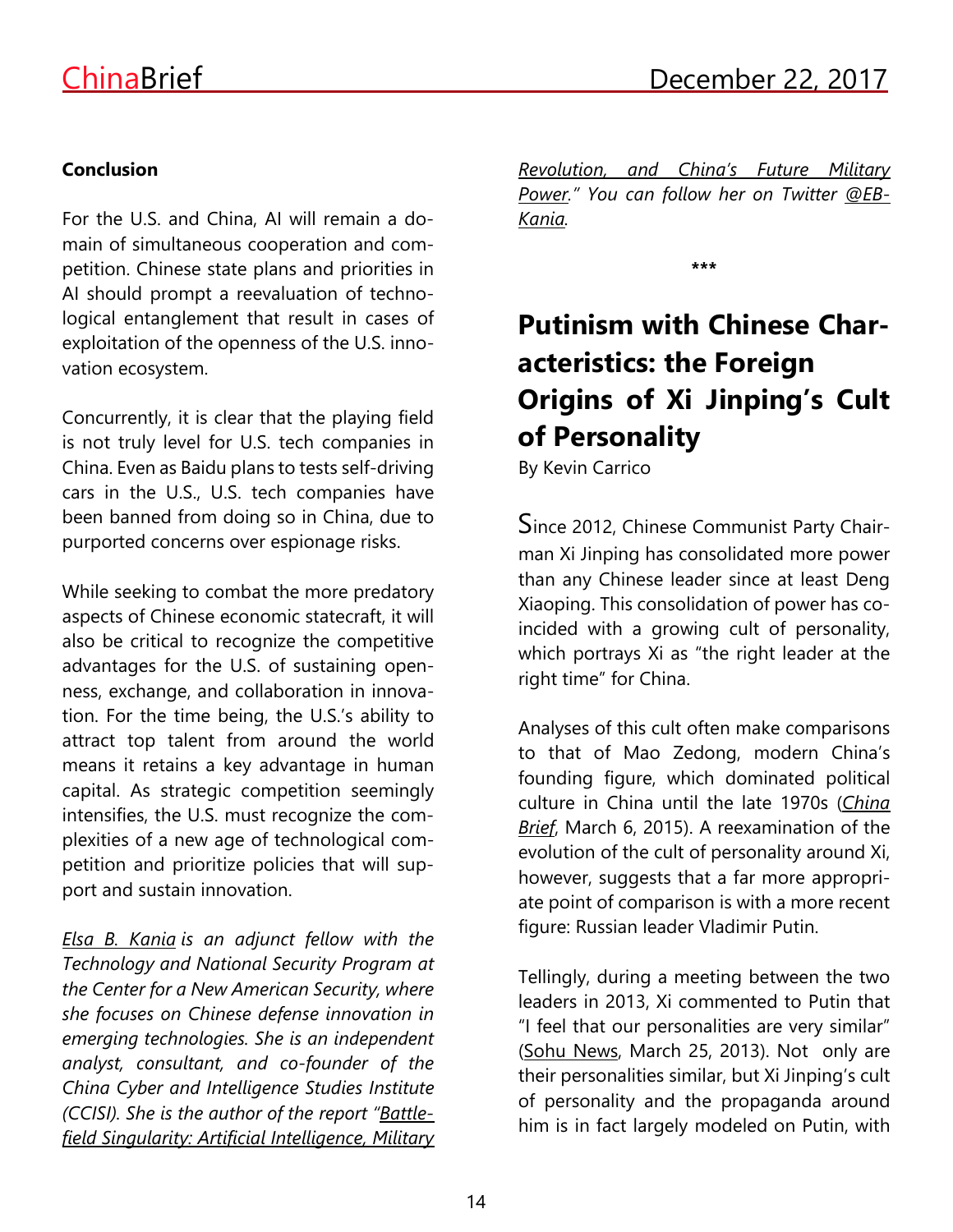little original content of its own. These observations, furthermore, have implications for understanding state and popular nationalism in China today, as well as thinking through the world's response to China's rise: the combination of Putin-style bravado with the Chinese surveillance state and military is a potent and potentially dangerous combination.

# **Nationalist Politics and Xi Jinping**

Nationalism has been the cornerstone of state legitimacy in China since 1989, projecting simmering frustrations outwards. Although operationalized to rescue the Partystate's reputation after Tiananmen by representing the Party as the people's protector, nationalism remains an emotionally charged and unpredictable ideology. There has thus been a longstanding risk that state cultivated nationalism could spin out of state control. When nationalism serves as a primary source of legitimacy, failure to fully embody nationalist ideals can be delegitimizing.

The recent strident turn in domestic and foreign policy, however, removes such risks by placing the Chinese state under Xi at the forefront of nationalist provocation. With the ADIZ in the Senkakus and the construction of military bases in the South China Sea, and with border confrontations with India and aggressive pressure campaigns against South Korea and Taiwan, the once seemingly pragmatic Chinese state, carefully biding its time, is now clearly taking the lead in non-pragmatic policy decisions. And reports indicate that many of these provocative decisions have been made directly by one man: Xi Jinping (*Study [Times](http://cpc.people.com.cn/BIG5/n1/2017/0728/c64094-29433685.html)*, July 28).

Even when most international commentators were still caught in a China fantasy of Xi as a closet reformer busily consolidating power to implement political reform, many popular nationalists recognized him and his China dream as one of their own [\(Caijing](http://politics.caijing.com.cn/20141016/3722979.shtml) News, October 16, 2014). Supportive of, yet having a difficult time getting excited about earlier "low-energy" leaders like Hu Jintao, China's outspoken nationalists have now found their man in Xi.

Yet even as the misplaced vision of Xi as reformer fades away, many commentators are still interpreting Xi primarily in comparison with Mao. Such comparisons, however, provide easy ammunition for apologists eager to normalize Xi's reign. After all, despite the continual retrogression in the political, cultural, and social fields in China in recent years, we are still far removed from the political terror and mass starvation of the Maoist era.

A far more apt point of comparison, and indeed the main source of inspiration for the cult of Xi, can be found instead in the cult of Putin.

# **From Post-Soviet Chaos to Putin's Power**

"The Soviet Union's today is our tomorrow." In the six decades since its first articulation, this Mao-era slogan has served as a source of both promise and anxiety.

From 1991, the collapse of the Soviet Union has been portrayed in China as a tragedy to be avoided: destabilization, uncertainty, and chaos contrast with the stability and rapid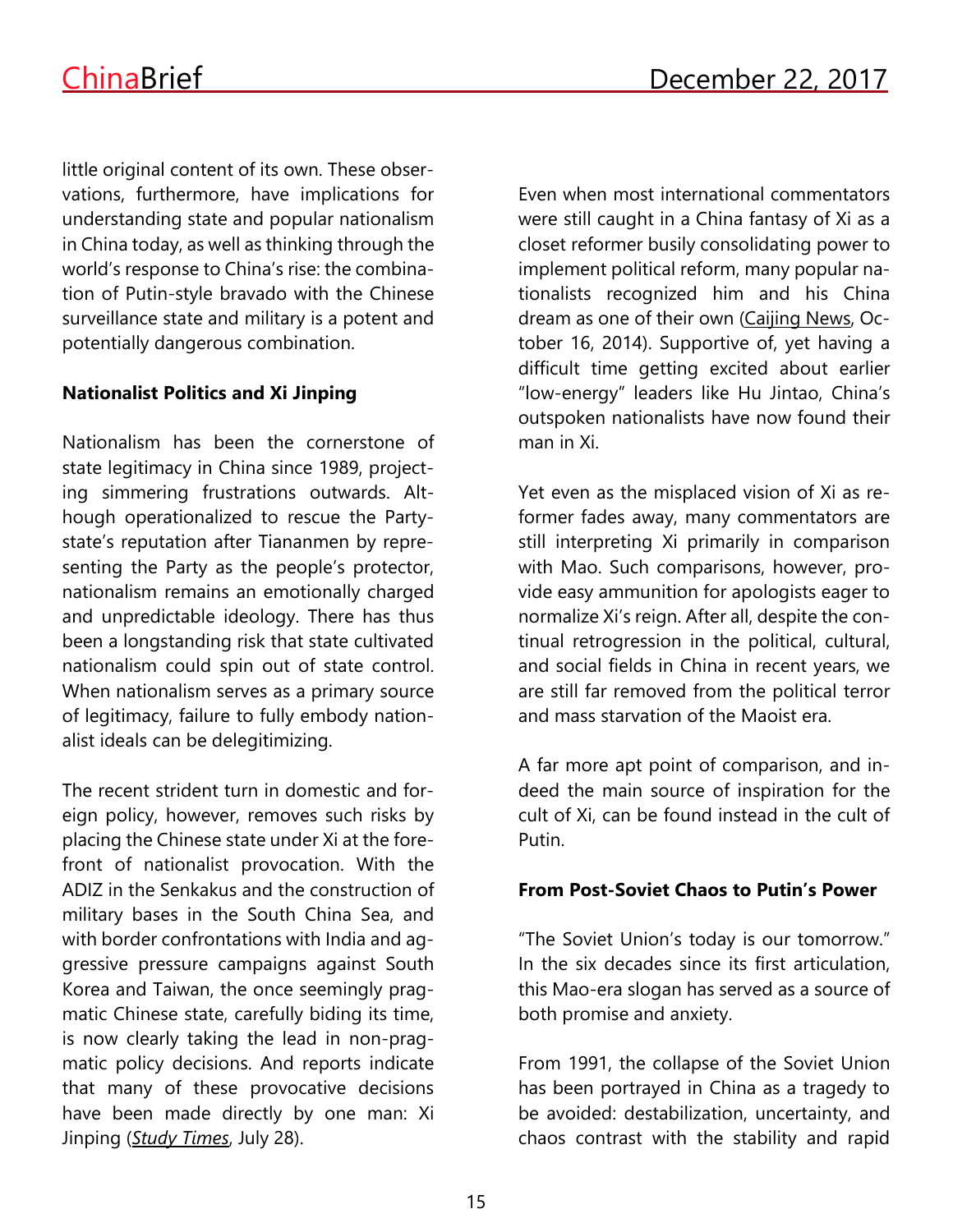economic growth realized in China during those years under the Party's leadership [\(Peo](http://history.people.com.cn/BIG5/n/2014/1212/c372329-26198074.html)ple's [Daily,](http://history.people.com.cn/BIG5/n/2014/1212/c372329-26198074.html) December 12, 2014). Only with Putin's rise to power and the attendant return to authoritarianism has the tone of reports shifted, representing Putin as a strong, decisive leader who realizes stability and thus prosperity for his people while also standing up defiantly against "the west" ([People's](http://www.people.com.cn/GB/paper68/15657/1384965.html) [Daily,](http://www.people.com.cn/GB/paper68/15657/1384965.html) September 7, 2005).

Chinese state media narratives of both post-Soviet chaos and Putin's power serve a common interest- rationalizing authoritarian rule as the right choice. Yet these media portrayals have had broader and unexpected effects on popular opinion in China. Nationalists see Putin as a "real man" who stands up even more strongly against "the west" than China's own leaders [\(Global](http://world.huanqiu.com/people/2014-01/4745831.html) Times, January 11, 2014; [Global](http://opinion.huanqiu.com/editorial/2014-03/4884929.html) Times, March 7, 2014; [Global](http://opinion.huanqiu.com/editorial/2017-12/11450347.html) Times, December 15, 2017). According to a 2015 Pew poll, China was one of only two nations outside of Russia where a majority of respondents viewed Putin favorably- 54 percent approved of Putin (Pew [Global,](http://www.pewglobal.org/2015/08/05/russia-putin-held-in-low-regard-around-the-world/) August 5, 2015). Another poll by *In Touch Today*, a Chinese online news service, produced jarring results of 92 percent approval for Putin among re-spondents (In Touch [Today,](http://view.news.qq.com/original/intouchtoday/n2740.html) March 22, 2014).

Chinese state media portrayals of Russia's post-Soviet path, intended to legitimize continued authoritarianism under CCP rule, have had the unintended effect of generating demand for enhanced authoritarianism, in the form of a Putin-style strongman leader at the top of the CCP. The cult of Xi, emerging since 2012, responds to this demand.

### **Xi Jinping:** *Shanzhai* **Putin**

Xi Jinping's consolidation of political power and cult of personality bear telling resemblances to Putin's.

Putin came to power at a self-described decisive moment, promising to clean up Russia after the wild 1990s, battling corruption and oligarchs' control. This process enabled a rapid consolidation of power: while corruption was not eliminated, anyone who wanted to continue to have influence needed to pledge their allegiance to him. Xi Jinping also came to power at a self-declared decisive moment, promising to clean up the Party and reinstate order: corruption would "doom the Party and the country" (China Cadre Learning [Network,](http://zt.ccln.gov.cn/lzqh/duj/49302-all.shtml) October 28, 2016). This process also enabled a rapid consolidation of power: while corruption still has not been eliminated, anyone who wants to have a political career in China now must vow allegiance to Xi.

These initial parallels could simply be the result of common modes of self-representation among strongmen leaders. Yet with the media firmly under each leader's control, curious similarities have emerged in the leadership cults of Putin and Xi.

• In 2002, a song "A Man Like Putin" quickly rose to the top of Russia's charts, bemoaning a boyfriend's bad behavior and seeking solace in the idea of finding a man like Putin. **[1]** In 2016, a song entitled "If you're going to get married, marry a man like Papa Xi" also generated millions of clicks on the internet in China. The song's lyrics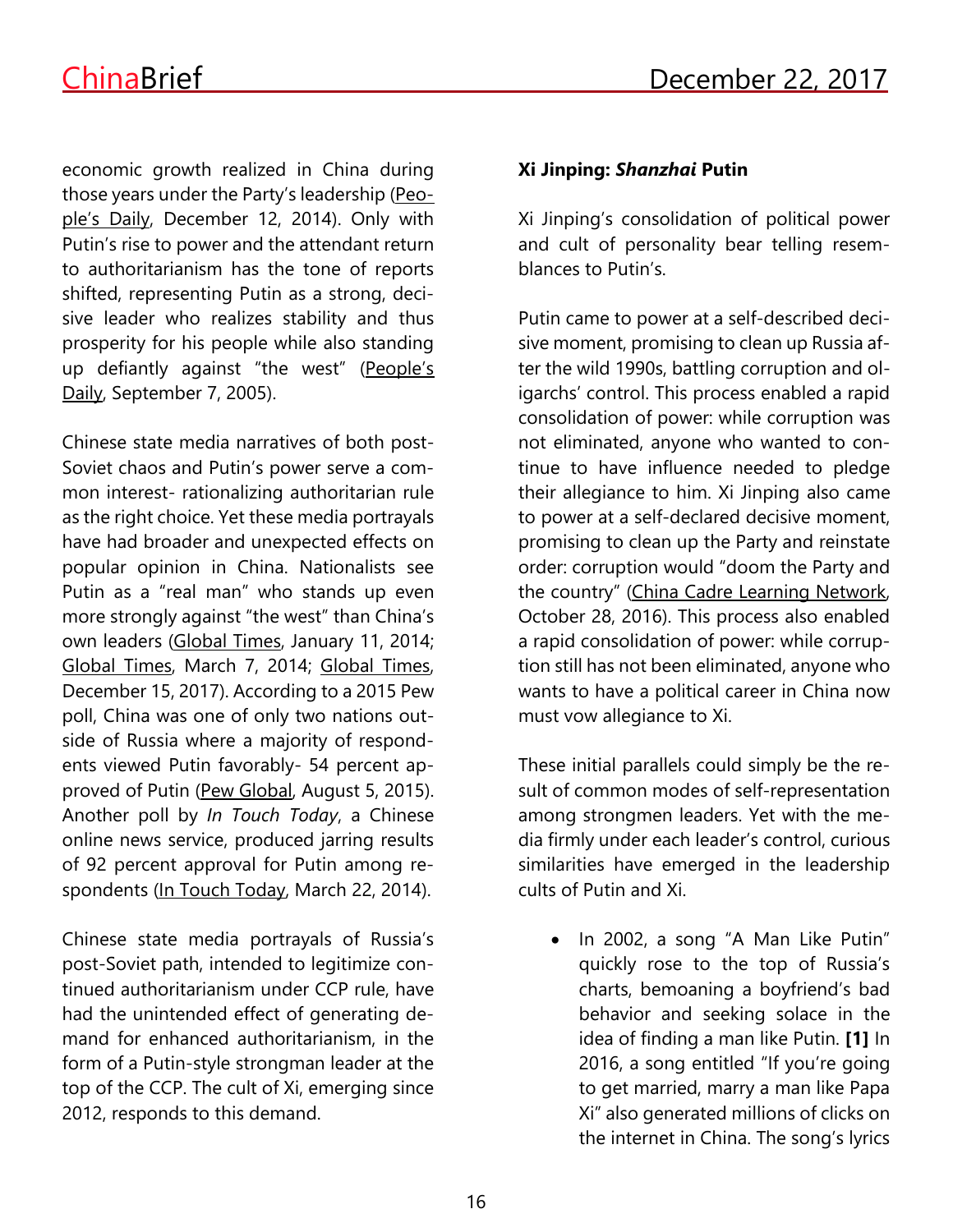declare, "If you're going to get married, marry a man like Xi; A real man who is full of pride, and whose bones are made of iron" [\(Youtube,](https://www.youtube.com/watch?v=wwNPj8u3XHg) February 28, 2016).

- In December of 2013, Xi Jinping famously enjoyed a humble 21 RMB meal of steamed buns at a local restaurant. This seemingly unprecedented stunt generated widespread media reports and even a fawning folk song [\(Xinhua,](http://news.xinhuanet.com/politics/2013-12/28/c_118748144.htm) December 28, 2013; [News](http://news.163.com/14/0123/04/9J8FEFAL00014AED.html) 163, January 23, 2014). In 2006, in fact, Putin had engaged in a similar media stunt during a visit to Dresden, Germany, standing alone in the corner of a café with coffee and cake [\(Kremlin](http://en.kremlin.ru/events/president/news/36421) [English,](http://en.kremlin.ru/events/president/news/36421) October 11, 2006).
- A song of praise for Xi entitled "How Should I Address You?" [\(Youtube,](https://www.youtube.com/watch?v=_qJ6k7acN_s) October 26, 2016) performed by members of the Miao ethnic minority, bears similarities to a Tajik's song of praise for the Russian leader, entitled "VVP" (Putin's initials) [\(Asia](http://news.tj/en/news/tajik-singer-dedicates-his-second-song-vladimir-putin) Plus, May 3, 2012).

Many of the defining moments in Xi's cult of personality are in fact directly copied from Putin's: the real man women want to marry, the man of action who is also a man of the people, the leader loved by people of all ethnicities.

Beyond these common representations, there are a jarring number of parallels between the rule of Putin and Xi:

- Vigilance against the imagined threat of orchestrated "color revolutions" (Putin first weaponized such paranoia in what Robert Horvath has called "preventive counter-revolution") justifying a crackdown on media and NGOs **[2]**
- Xi's penchant for "tough talk," modeled on Putin-isms, accompanied by a newfound assertiveness in military affairs, demonstrated in the South China and East China Seas, as well as in tensions with South Korea, India, and Taiwan (parallel to Putin's military aggression)
- Xi's penchant for long speeches (parallel to Putin's lengthy television sessions)
- Growing speculation that Xi will not name a successor and will stay in power for decades (comparable to Putin's endless reign)
- Promotion of a unique China path or "China solution" against "the West" (parallel to the "Russia path" promoted by Putin)

Although Xi is being presented to the Chinese people as the right man at the right time for China, in reality Xi's leadership persona is largely derived from Putin's propaganda campaigns. Xi is a *shanzhai* Putin- a relatively faithful imitation with few unique characteristics.

# **Conclusion: Putin, Redux?**

Seeking to legitimize the continuation of Chinese Communist Party rule in a post-com-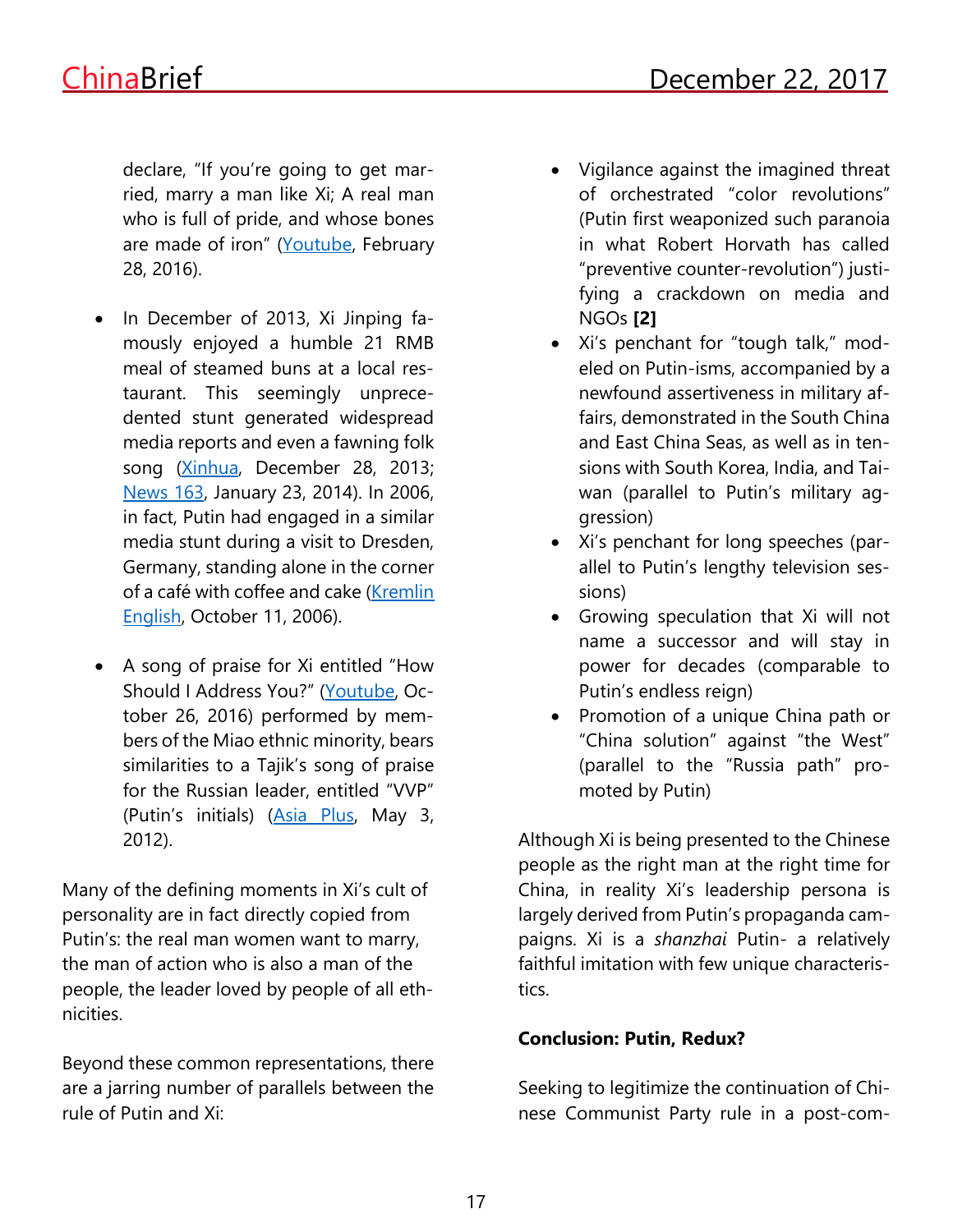munist era, Chinese state media representations have manufactured demand for a Putinlike strongman leader. The cult of Xi responds to this demand, winning the unprecedentedly eager support of political factions as diverse as New Leftists and far-right traditionalist nationalists. The Xi cult's derivative relationship to the Putin cult has important implications for understanding the Chinese state's relationship to Chinese society and the wider world.

First, examining the state's relationship to society, there is an ongoing debate over whether the Chinese Communist Party exercises control over popular nationalist politics or is gradually coming under the influence of said politics. The cult of strongman Xi suggests that both may be true. On the one hand, the cult clearly indicates state responsiveness to popular nationalist imperatives: it is not a purely top-down officially structured phenomenon, but also responds to public opinion and allows space for individuals to act out their own spontaneous expressions of loyalty to Xi, constructed in the vision of the sought after strong leader. Yet this responsiveness to public opinion is always based on the goal of exercising ever-greater political control.

Second, this analysis has broader implications for examining China's increasingly tense relationship with the outside world. Following his "cleanup" of the political system, vanquishing of opponents, and consolidation of power, Putin's regime engaged in escalating military adventurism, with the Russia-Georgia war of 2008 and the annexation of Crimea in 2014. Each of these military campaigns further boosted the Russian leader's already sky-high approval ratings. **[3]** Considering Xi's imitation of Putin's path thus far, these trends highlight the need for increased vigilance from the people of Taiwan, Japan, India, and the Southeast Asian nations adjacent to the South China Sea. True to the derivative nature of Xi's Putin-play, these nations have already begun witnessing unprecedented threats, militarization, and aggression in recent years.

Despite reliably tough talk on military issues for decades, China's leaders have generally been known for their relative pragmatism in practice. The new combination of Putin-style bravado with the Chinese surveillance state and military is a potent and potentially dangerous mixture. Putin's path and Xi's imitation, explicitly appealing to aggressive popular nationalism to exercise greater popular control, suggests that "pragmatism" in the Xi era already means something very different from previous eras. Democracies in the region and across the world must be prepared for new (but not necessarily original) challenges in what Xi has ironically called "the new era."

*Kevin Carrico is Lecturer in Chinese Studies at Macquarie University and the author of The Great Han: Race, Nationalism, and Tradition in China Today.*

# **Notes**

- 1. Sperling, Valerie. Sex, Politics, and Putin: Political Legitimacy in Russia. Oxford: Oxford University Press, 2015. Pg. 39-40.
- 2. Horvath, Robert. Putin's "Preventive Counter-revolution." London: Routledge, 2013.